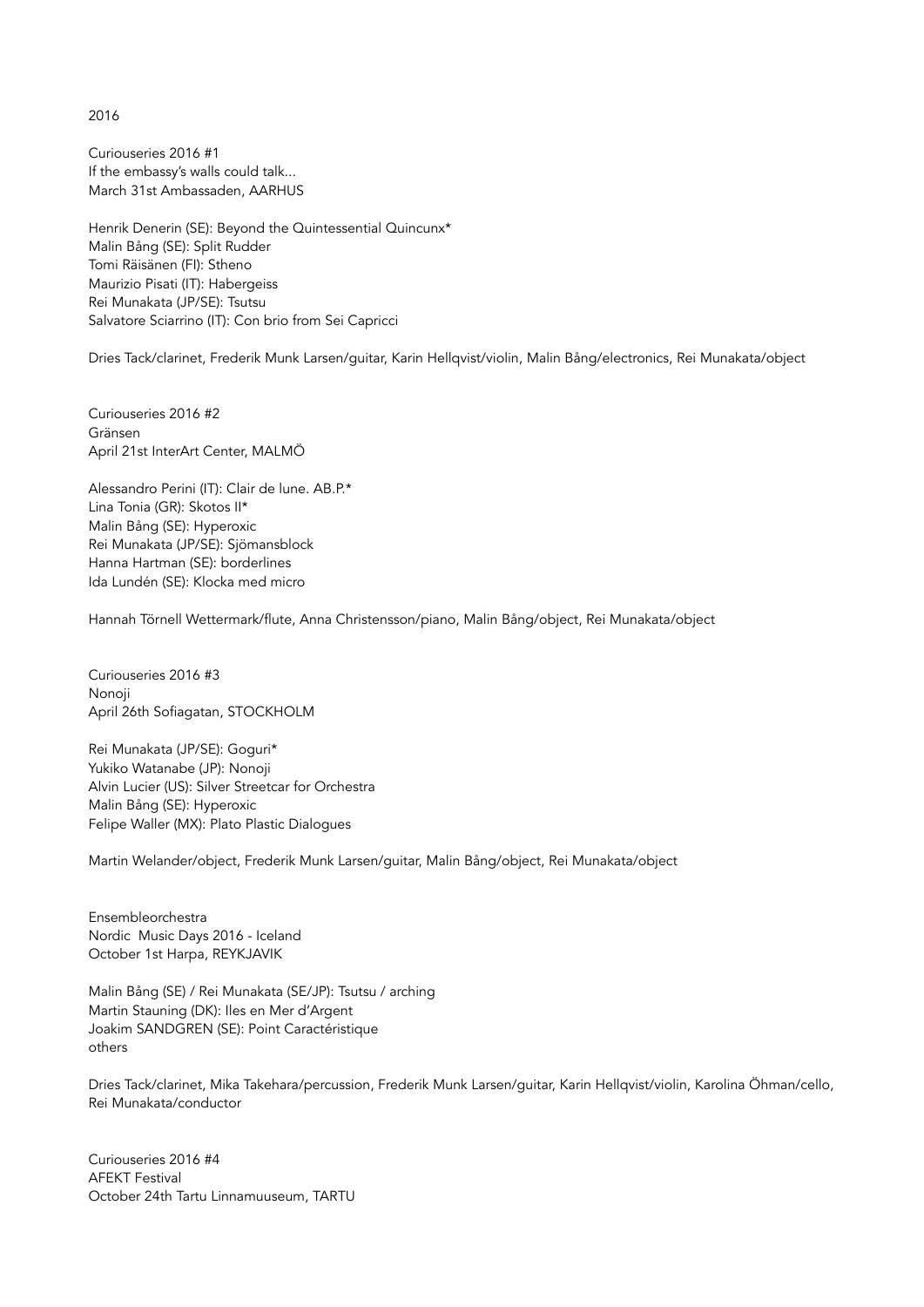Malin Bång (SE): Split Rudder II\* Ann Cleare (IE): Inner Michael Jarrell (CH): Assonance III Nicolai Worsaae (DK): Canticum in vitro\* Age Veeroos (EE): Sul tasto Rei Munakata (JP/SE): Shiomidai Dream II\*

Dries Tack/clarinet, Anna Christensson/piano, Karolina Öhman/cello, Rei Munakata/object, Nicolai Worsaae/object, Malin Bång/object and electr.

Special moment in life... Bludenzer Tage zeitgemäßer Musik November 19th Remise, BLUDENZ

Malin Bång (SE): Palinode SukJu Na (KR): Ringo\* Hanna Hartman (SE): borderlines Lisa Streich (SE): Zucker\* Christian Winther Christensen (DK): Very Nearly Almost in G\*

Moa Bromander/flute, Dries Tack/clarinet, Martin Welander/percussion, Anna Christensson/piano, Frederik Munk Larsen, guitar, Karin Hellqvist/violin, My Hellgren/cello, Malin Bång/object, Rei Munakata/conductor

Composition workshop Bludenzer Tage zeitgemäßer Musik November 20th Remise, BLUDENZ

Carolyn Chen (US): Our Glass Bodies\* John Pax (AU): Sextet\* Yukiko Watanabe (JP): Clockwork Maria Misael Gaucht (AR): Vivre tue\* Erika Vega (MX): Federico Garcia Lorca hasta ayer se llamo: Polvo se llama\*

Dries Tack/clarinet, Martin Welander/percussion, Anna Christensson/piano, Frederik Munk Larsen, guitar, Karin Hellqvist/ violin, My Hellgren/cello, Rei Munakata/conductor

2015

Multicultural Sonic Evolution April 12th DiMenna Center, NEW YORK

Malin Bång (SE): Hyperoxic Clara Iannotta (IT): Il colore dell'ombra Wei-Chieh Lin (TW/US): flickering\* Elena Mendoza (MX): Lo Que Nunca Dije Nadie Rei Munakata (JP/SE): Shjo Yui Kitamura (JP/US): Train\*

Hannah Törnell Wettermark/flute, Dries Tack/clarinet, Anna Christensson/piano, Frederik Munk Larsen/guitar, Karin Hellqvist/violin, My Hellgren/cello, Malin Bång/object, Rei Munakata/conductor

MATA Festival Opening Night Gala April 13th Paula Cooper Gallery, NEW YORK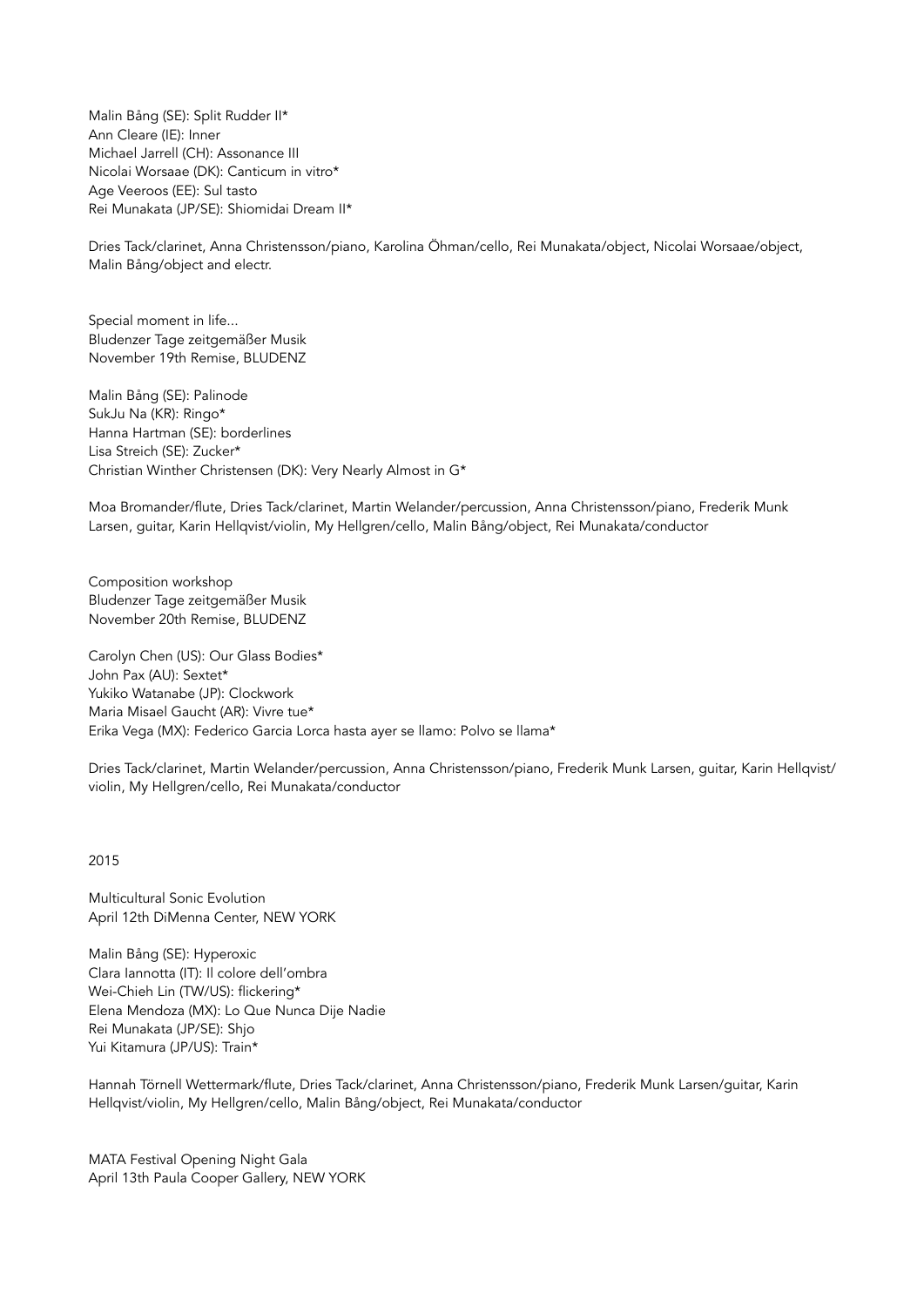Rei Munakata (JP/SE): Sasaki-san's Last Sword Simon Steen Andersen (DK): In-side-out-side-in

Karin Hellqvist/vln, Frederik Munk Larsen/guitar

MATA 2015 Festival April 14th The Kitchen, NEW YORK

Carlos Gutiérrez Quiroga (BO): Jintili Tomi Räisänen (FI): Stheno Todd Tarantino (US): "...all wors are already decided"\* Malin Bång (SE): palinode Johan Svensson (SE): diamond dust Wang Lu (CN/US): Urban Inventory\*

Hannah Törnell Wettermark/flute, Dries Tack/clarinet, Anna Christensson/piano, Frederik Munk Larsen/guitar, Karin Hellqvist/violin, My Hellgren/cello, Malin Bång/object, Rei Munakata/conductor

Spectrum NYC April 15th Spectrum NYC, NEW YORK

Malin Bång (SE): Hyperoxic Simon Steen Andersen (DK): In-side-out-side-in Bent Sørensen (DK): The Shadows of Silence Ida Lundén (SE): klocka med micro Rei Munakata (JP/SE): Silver Arrow into the Snow

Hannah Törnell Wettermark/fl, Anna Christensson/pno, Frederik Munk Larsen/guit, Malin Bång /obj

Curious + Aleph Levande Musik Göteborg April 25th Atalante, GÖTEBORG

Malin Bång (SE): Turbid Motion Rei Munakata (JP/SE): Buckle in the Air II Vincent Carinola (ES/FR): Nature morte Mauricio Rodriguez (MX): Gotlhar Joakim Sandgren (SE): empreintes digitales Clara Iannotta (IT): Il colore dell'ombra

Ann Elkjär/flute, Dries Tack/clarinet, Martin Welander/percussion, Anna Christensson/piano, Frederik Munk Larsen/ guitar, Karin Hellqvist/violin, My Hellgren/cello, Malin Bång/object, Rei Munakata/conductor

Curious + Aleph Klang Copenhagen Avant Garde Music Festival June 2nd Republique, COPENHAGEN

Malin Bång (SE): Turbid Motion Rei Munakata (JP/SE): Buckle in the Air II Marianthi Papalexandri-Alexandri (GR): Gaze Noriko Koide (JP): Hika Runners High+

Hannah Törnell Wettermark/flute, Dries Tack/clarinet, Martin Welander/percussion, Anna Christensson/piano, Frederik Munk Larsen/guitar, Karin Hellqvist/violin, Karolina Öhman/cello, Malin Bång/object, Rei Munakata/conductor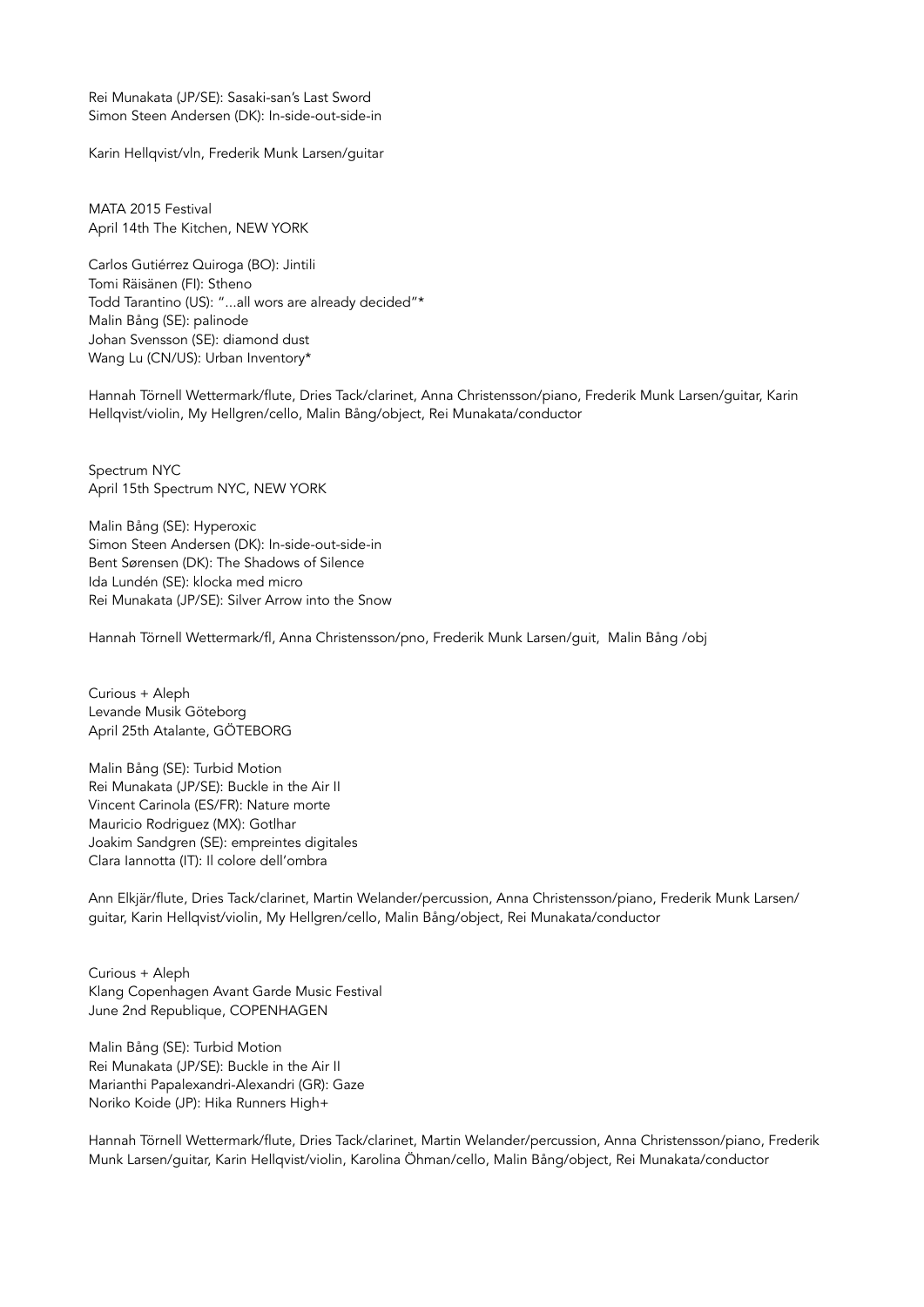Curious Tune Park December 10th Sofiagatan 1, STOCKHOLM

Mirjam Tally (SE): The Birds for company Øyvind Torvund (NO): Tune Park Bent Sørensen (DK): The Shadows of Silence Niels Rønsholdt (DK): Wir I Rei Munakata (JP/SE): Firn\*

Anna Christensson/piano, Frederik Munk Larsen/guitar, My Hellgren/cello, Malin Bång/object and piano, Rei Munakata/ object

2014

Ultraschall Festival - Malin Bång portrait January 24th Heber am Ufer HAU2, BERLIN

Malin Bång (SE): Structures of Molten Light Malin Bång (SE): Turbid Motion Malin Bång (SE): Split Rudder Malin Bång (SE): Purfling Malin Bång (SE): How Long is Now\*

Anna Melander/flute, Dries Tack/clarinet, Martin Welander/percussion, Magdalena Meitzner/percussion, Anna Christensson/piano, Frederik Munk Larsen/guitar, Karin Hellqvist/violin, Karolina Öhman/cello, Rei Munakata/conductor, Anna Kubelik/scenography

Nordic Darkness and Light in Paris February 14th Centre Culturel Suédois, PARIS

Malin Bång (SE): Structures of Molten Light Henrik Strindberg (SE): Femte Strängen Rei Munakata (JP/SE): Shjo Mauricio Rodriguez (MX): Gotlhar Ylva Lund Bergner (SE): aq-v-le

Anna Melander/flute, Dries Tack/clarinet, Martin Welander/percussion, Anna Christensson/piano, Karin Hellqvist/violin, My Hellgren/cello, Malin Bång/obj, Rei Munakata/conductor

Alpine Experience no. 1 June 7th Theater am Gleis, WINTERTHUR

Malin Bång (SE): Purfling Henrik Strindberg (SE): Lågmälda Göranden Rei Munakata (JP/SE): Pouring Etiquette Fabian Svensson (SE): Toy Toccata Tony Blomdahl (SE): Anti Focus Hanna Hartman (SE): Borderlines

Anna Melander/flute, Anna Christensson/piano, Karin Hellqvist/violin, My Hellgren/cello, Malin Bång/obj

Alpine Experience no. 2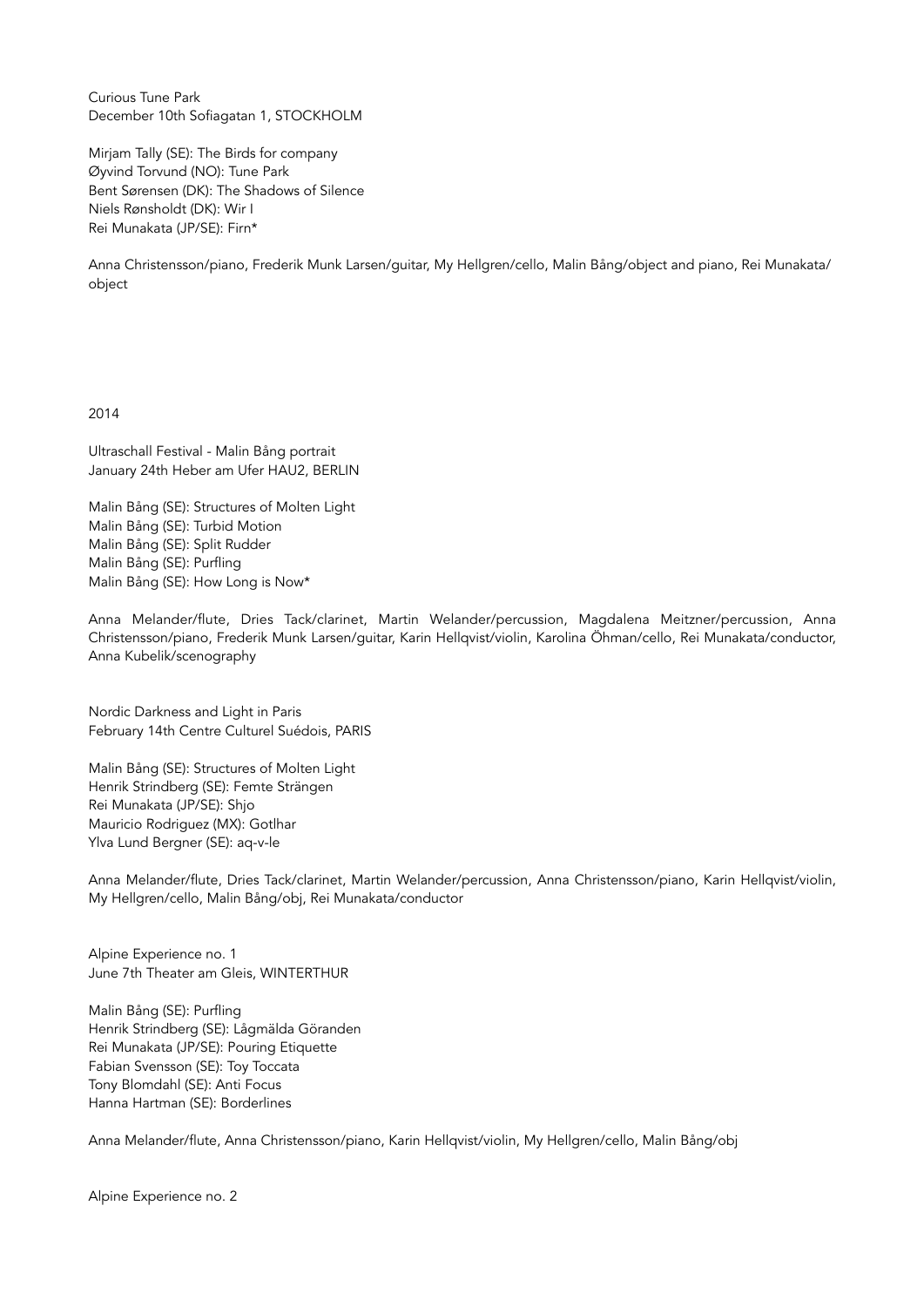June 9th Schloss Leuk, WALLIS

Malin Bång (SE): Purfling Henrik Strindberg (SE): Lågmälda Göranden Rei Munakata (JP/SE): Pouring Etiquette Fabian Svensson (SE): Toy Toccata Tony Blomdahl (SE): Anti Focus Hanna Hartman (SE): Borderlines

Anna Melander/flute, Anna Christensson/piano, Karin Hellqvist/violin, My Hellgren/cello, Malin Bång/obj

Darmstädter Ferienkurse Urban Ears Abroad August 6th Orangerie, DARMSTADT

Hanna Hartman (SE): Shadow Box Simon Løffler (DK):b Ann Cleare (IE): anchor me to the land Malin Bång (SE): how long is now Marianthi Papalexandri-Alexandri (GR): Operator Hikari Kiyama (JP): Lemminkäinen Suite

Hannah Törnell Wettermark/flute, Anna Melander/flute, Dries Tack/clarinet, Per Sjögren/percussion, Anna Christensson/ piano, Frederik Munk Larsen/guitar, Karin Hellqvist/violin, Karolina Öhman/cello, My Hellgren/cello, Rei Munakata/ conductor

Darmstädter Ferienkurse Curious Chamber Players Workshop August 7th Orangerie, DARMSTADT

Aaron Einbond (US): Lac Léman Zach Seely (US): Defeat Robert Blatt (US): Change(5) Malin Bång (SE): Turbid Motion

Hannah Törnell Wettermark/flute, Anna Melander/flute, Dries Tack/clarinet, Per Sjögren/percussion, Anna Christensson/ piano, Frederik Munk Larsen/guitar, Karin Hellqvist/violin, Karolina Öhman/cello, My Hellgren/cello, Rei Munakata/ conductor

Curious Kids December 14th Fylkingen, STOCKHOLM

Improvisation based on texture, everyday life object, and Lucia / Christmas postcard

Hannah Törnell Wettermark/flute, Malin Bång/object, Anna Christensson/piano, Karin Hellqvist/violin

Curious Lucia December 14th Fylkingen, STOCKHOLM

Ida Lundén (SE): klocka med mikro Salvatore Sciarrino (IT): Canzona di ringraziamento Jenny Hettne (SE): While she was sleeping Nicholas Omiccioli (US): Invisible Worlds Malin Bång (SE): Hyperoxic Josefine Mindus (SE): vindAspel Fabian Svensson (SE): Toy Toccata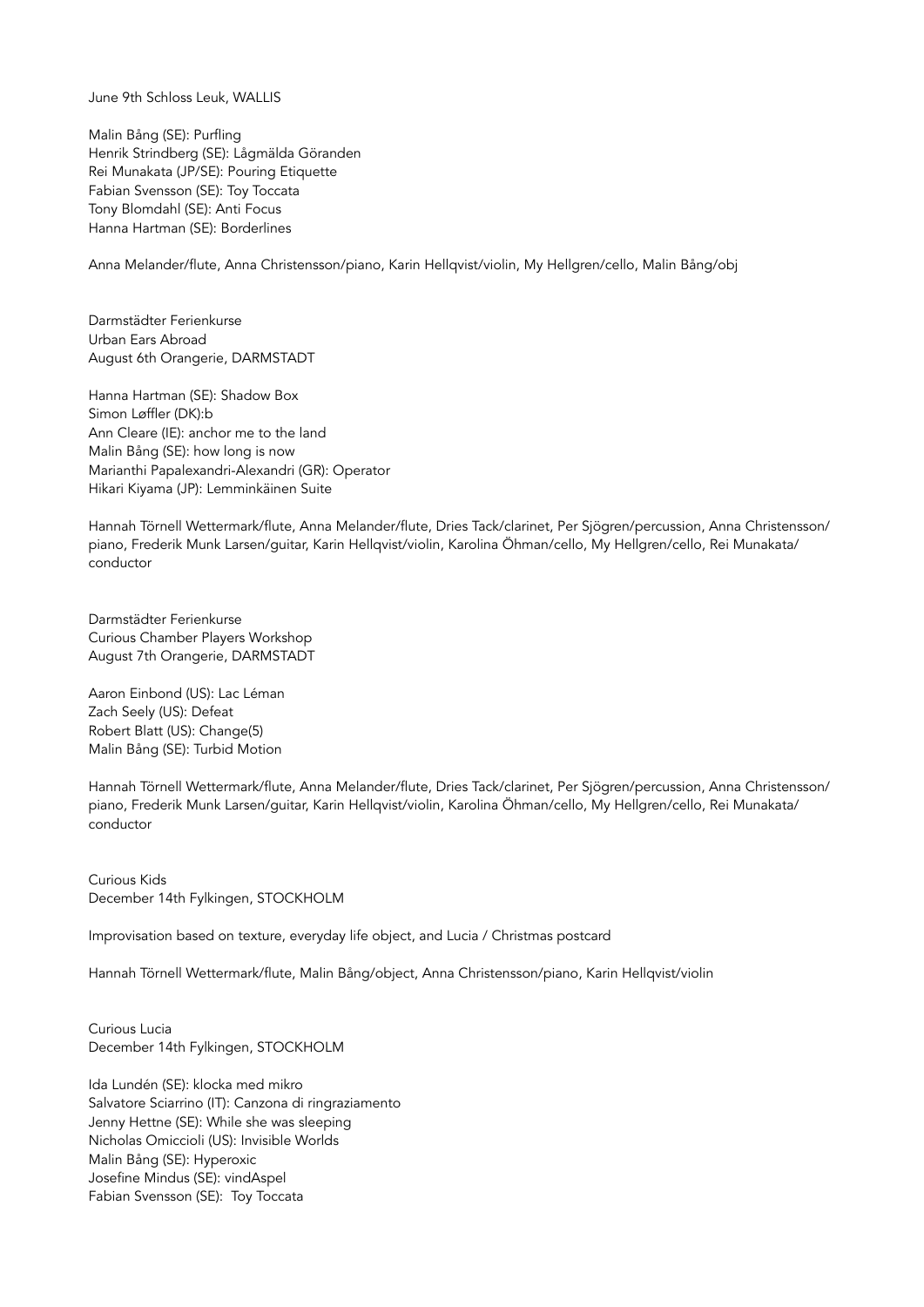Hannah Törnell Wettermark/flute, Anna Melander/flute, Malin Bång/object, Anna Christensson/piano, Karin Hellqvist/ violin

2013

IMPULS Festival Composer workshop February 14th Universität für Musik, GRAZ

Chris Swithinbank (LU): Icebloom\* Tyler Futrell (US): Spinoza-boxel\*

Anna Melander/flute, Anna Christensson/piano, Martin Welander/percussion, Karin Hellqvist/violin, Karolina Öhman/ cello, Rei Munakata/conductor

IMPULS Festival Concert February 19th Universität für Musik, GRAZ

Jorge Vazquez (AR:) Träumen sich manches, was sie nicht haben\* Yukiko Watanabe (JP): Kontraktion Eric Skytterholm Egan (NO): A Pint of Plain\* SukJu Na (KR): Moving Track\*

Anna Melander/flute, Anna Christensson/piano, Martin Welander/percussion, Karin Hellqvist/violin, Karolina Öhman/ cello, Rei Munakata/conductor

Samtida Musik Ensemble in Residence March 22nd Capitol, STOCKHOLM

Joakim Sandgren (SE): Endroites Susceptibles Madeleine Isaksson (SE): Ambo Chris Swithinbank (UK): The increduelty of St Thomas Ylva Lund Bergner (SE): aq-v-le version with flute\* Miklos Maros (SE): Evoe\* Patric Simmerud (SE): Requiem Max Käck (SE): Alba Patera

Anna Melander/flute, Robert Ek/clarinet, Anna Christensson/piano, Martin Strand/percussion, Karin Hellqvist/violin, My Hellgren/cello, Rei Munakata/conductor

Klang Avantgarde Music Festival May 28th Republique, COPENHAGEN

Thuridor Jonsdottir (IS): Eiya Simon Løffler (DK):b Malin Bång (SE): Sophomore Structures of Molten Light Rei Munakata (JP/SE): Shjo\* Mauro Lanza (IT): Barocco Sofia Jernberg (SE): Ludicrum\*

Hannah Törnell Wettermark/flute, Dries Tack/clarinet, Per Sjögren/percussion, Malin Bång/percussion, Jonas Olsson/ piano, Sofia Jernberg/voice, Karin Hellqvist/violin, Karolina Öhman/cello, Rei Munakata/conductor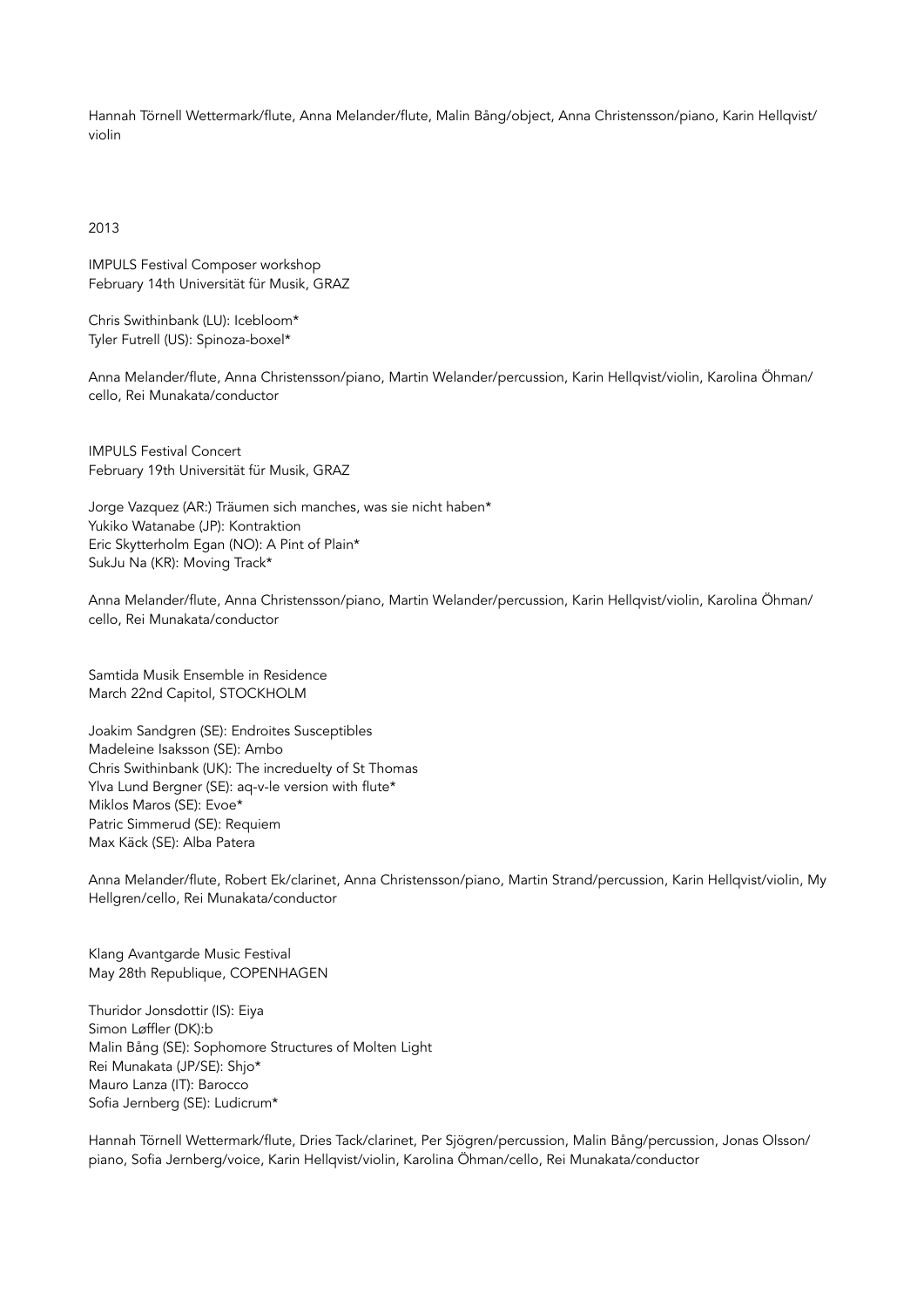New Directions Festival June 1st Kulturens hus, Konsthallen, LULEÅ

Thuridor Jonsdottir (IS): Eiya Simon Løffler (DK): b Malin Bång (SE): Sophomore Structures of Molten Light Malin Bång (SE): Turbid Motion Malin Bång (SE): Purfling Rei Munakata (JP/SE): Shjo

Hannah Törnell Wettermark/flute, Dries Tack/clarinet, Per Sjögren/percussion, Malin Bång/percussion, Jonas Olsson/ piano, Karin Hellqvist/violin, Karolina Öhman/cello, Rei Munakata/conductor

Estonian Composers Festival June 7th - 8th St Johns Church, TARTU

Mart Simmer (EE): Dance of the Sunhorses Märt-Matis Lill (EE): Standing Still Malin Bång (SE): Faces and Moon Splinters Rei Munakata (JP/SE): Pouring Etiquette Jonas Asplund (SE): Slice the air that I breathe, ms. Sailplane Sofia Jernberg (SE): Ludicrum Magdalena Meitzner (DE/SE): Tarot des sens

Anna Melander/flute, Emil Strandberg/trumpet, Sofia Jernberg/voice, Anna Christensson/piano, My Hellgren/cello, Magdalena Meitzner/object, Rei Munakata/conductor

Time of Music Festival Concert 1 July 2nd Viitassari Church, VIITASAARI

Malin Bång (SE): Structures of Molten LIght

Hannah Törnell Wettermark/flute, Dries Tack/clarinet, Magdalena Meitzner/percussion, Anna Christensson/piano, Karin Hellqvist/violin, My Hellgren/cello, Rei Munakata/conductor

Time of Music Festival Concert 2 July 4th Parish Hall, VIITASAARI

Malin Bång (SE): Structures of Molten LIght Rei Munakata (JP/SE): Shjo Jarkko Hartikainen (FI): Magnetic Hanna Hartman (SE): Borderlines Nicolai Woraae (DK): Zwischen den beiden Kammern

Hannah Törnell Wettermark/flute, Dries Tack/clarinet, Magdalena Meitzner/percussion, Anna Christensson/piano, Karin Hellqvist/violin, My Hellgren/cello, Rei Munakata/conductor

Time of Music Festival Concert 3 July 6th Music School, VIITASAARI

Sebastian Hilli (FI): Kohta\* Aya Yoshida (JP): Highgauge\* Ioannis Angelakis (GR/US): Obsessions sombres Yuko Ohara (JP/UK): The Wave Transformation\* Sam Park (KR): Clouds, Landscapes, Human Being\*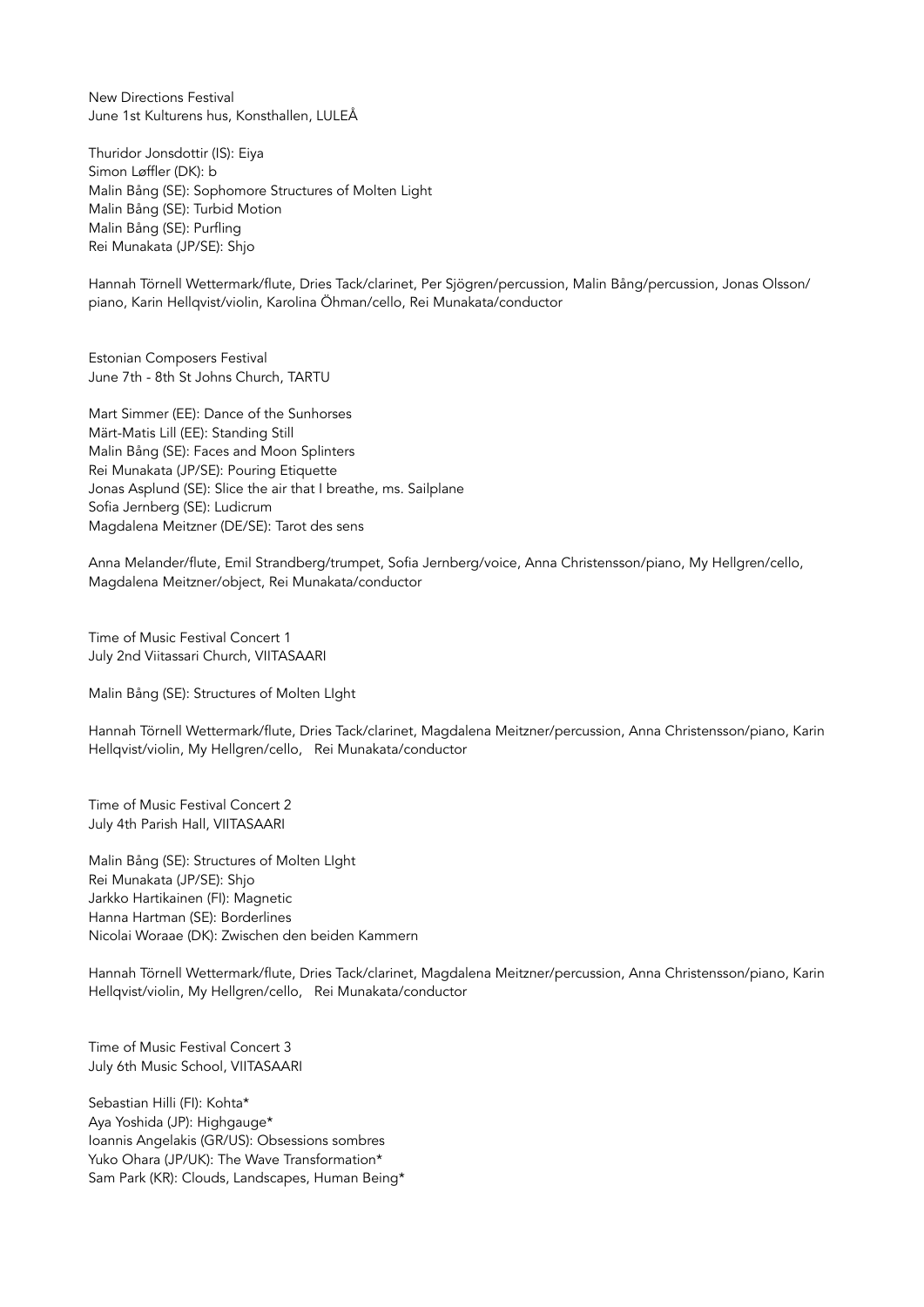Hannah Törnell Wettermark/flute, Dries Tack/clarinet, Magdalena Meitzner/percussion, Anna Christensson/piano, Karin Hellqvist/violin, My Hellgren/cello, Rei Munakata/conductor

Guitar + Festival August 16th Bora Bora, AARHUS

Malin Bång (SE): Turbid Motion Rei Munakata (JP/SE): Buckle in the Air Jérome Combier (FR): Essere neve... d'une neige a l'autre Tatjana Kozlova (EE): Towards inward (Dissolution) Jens Peter Møller (DK): Kpanlogo\* Kaj Duncan David (DK): Antiwelten sind\* Simon Steen Andersen (DK): Amid

Hannah Törnell Wettermark/flute, Dries Tack/clarinet, Per Sjögren/percussion, Anna Christensson/piano, Karin Hellqvist/ violin, Karolina Öhman/cello, Rei Munakata/conductor

Gaudeamus Muziekweek Concert 1 September 3rd Museum Speelklok, Utrecht

Jeppe Just Christensen (DK): Movin' SukJu Na (KR): Moving Track Elizabeth Kelly (US): Broken Machine\*

Anna Melander/flute, Dries Tack/clarinet, Martin Welander/percussion, Anna Christensson/piano, Frederik Munk Larsen/ guitar, Karin Hellqvist/violin, My Hellgren/cello, Rei Munakata/conductor

Gaudeamus Muziekweek Concert 2 September 4th Museum Speelklok, Utrecht

Simon Løffler (DK): b Thomas Bensdorp (NL): For the amusement of all little good children who can neither read nor run\* Malin Bång (SE): Structures of Molten Light

Anna Melander/flute, Dries Tack/clarinet, Martin Welander/percussion, Anna Christensson/piano, Frederik Munk Larsen/ guitar, Karin Hellqvist/violin, My Hellgren/cello, Rei Munakata/conductor

Gaudeamus Muziekweek Concert 3 September 5th Museum Speelklok, Utrecht

Magdalena Meitzner (DE/SE): Tarot des scen Noriko Koide (JP/NL): Hika Runners High +\* Rei Munakata (JP/SE): Shjo

Anna Melander/flute, Dries Tack/clarinet, Martin Welander/percussion, Anna Christensson/piano, Frederik Munk Larsen/ guitar, Karin Hellqvist/violin, My Hellgren/cello, Rei Munakata/conductor

Sound of Stockholm / Samtida Musik November 7th Kulturhuset, STOCKHOLM

Jeppe Just Christensen (DK): Movin' Hanna Hartman (SE): Shadow Box Malin Bång (SE): Structures of Molten Light Yukiko Watanabe (JP/AU): Kontraktion Rei Munakata (JP/SE): Shjo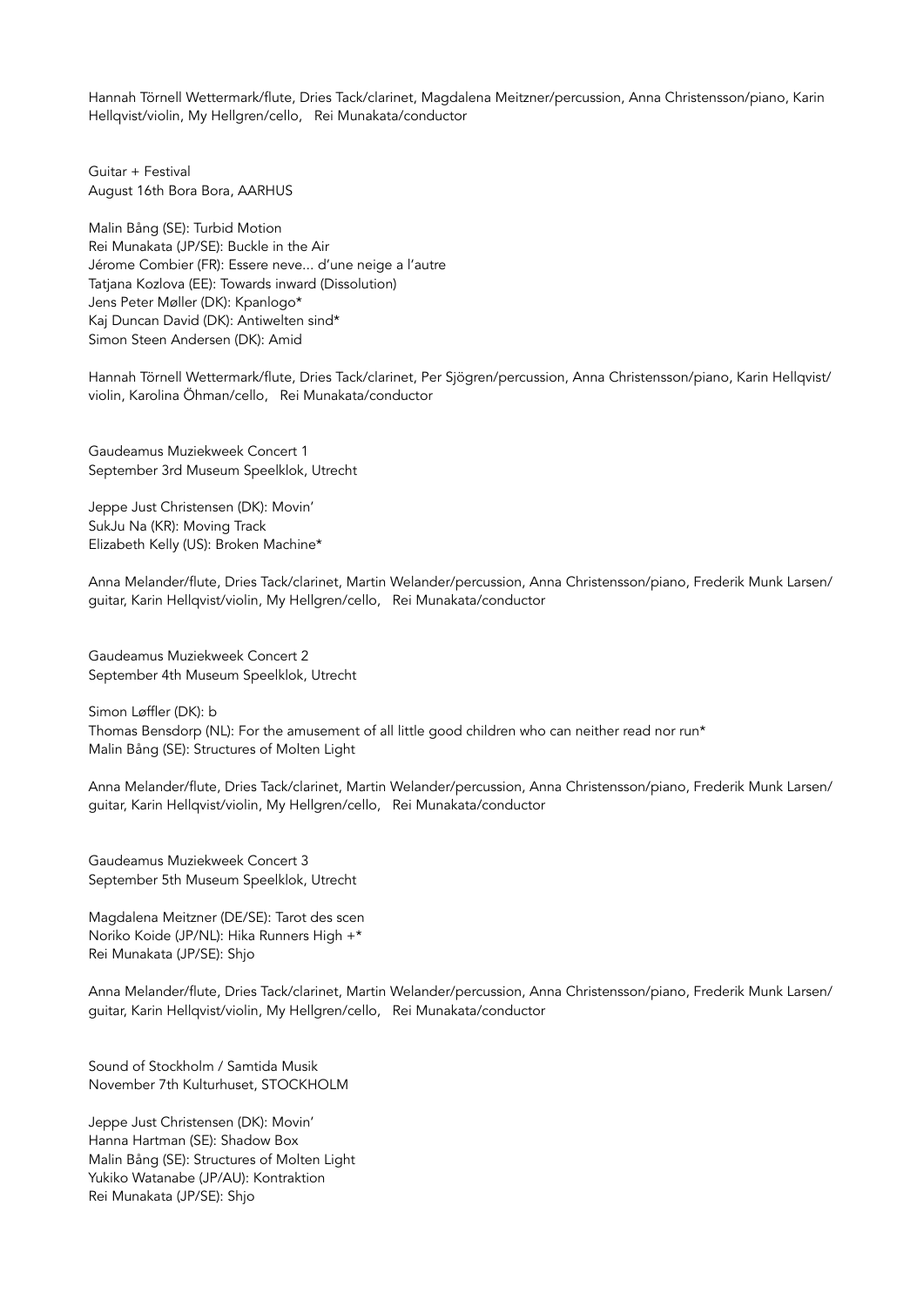Hannah Törnell Wettermark/flute, Anna Melander/flute, Dries Tack/clarinet, Martin Welander/percussion, Anna Christensson/piano, Frederik Munk Larsen/guitar, Karin Hellqvist/violin, My Hellgren/cello, Karolina Öhman/cello, Rei Munakata/conductor

CD Release Concert January 23rd Fylkingen, STOCKHOLM

Tomi Räisänen (FI): Balloon Work Rei Munakata (SE/JP): Nocturnal Altitude Malin Bång (SE): Hyperoxic Nicolai Worsaae (DK): Offertorium Ylva Lund Bergner (SE): Macronectes

Hannah Törnell/flute, Jörgen Pettersson/saxphone, Ivo Nilsson/Trombone, Anna Christensson/piano, Mattias Nilsson/ piano, Karin Hellqvist/violin, Malin Bång/sound object, Rei Munakata/conductor

PUSH Festival March 10th Konserthuset Bo Linde Salen, GÄVLE

Malin Bång (SE): Purfling\* Malin Bång (SE): ...... när korpen vitnar Antony Maubert (ES): L'Homme Qui N'Avait Pas Repondu Philippe Moenne-Loccoz (FR): Miroirs en Duo II Edith Alonso (ES): A Walking Shadow

Hannah Törnell/flute, Karin Hellqvist/violin, Malin Bång/sound object

Haiku in the North no. 1 March 30th Artisten, GÖTEBORG

Malin Bång (SE): ...... när korpen vitnar Rei Munakata (JP): Garpenbergs gruva Lina Järnegard (SE): White Waters: barcarole\* Hideki Kozakura (JP): A UN RUISENOR Jo Kondo (JP): Lotus Dam Naoyuki Manabe (JP): Kokyu III

Maki Oota/voice, Karin Hellqvist/violin, Naoyuki Manabe/sho

Haiku in the North no. 2 March 31st Konstmuseum, NORRKÖPING

Malin Bång (SE): ...... när korpen vitnar Rei Munakata (JP): Garpenbergs gruva Lina Järnegard (SE): White Waters: barcarole Hideki Kozakura (JP): A UN RUISENOR Jo Kondo (JP): Lotus Dam Naoyuki Manabe (JP): Kokyu III

Maki Oota/voice, Karin Hellqvist/violin, Naoyuki Manabe/sho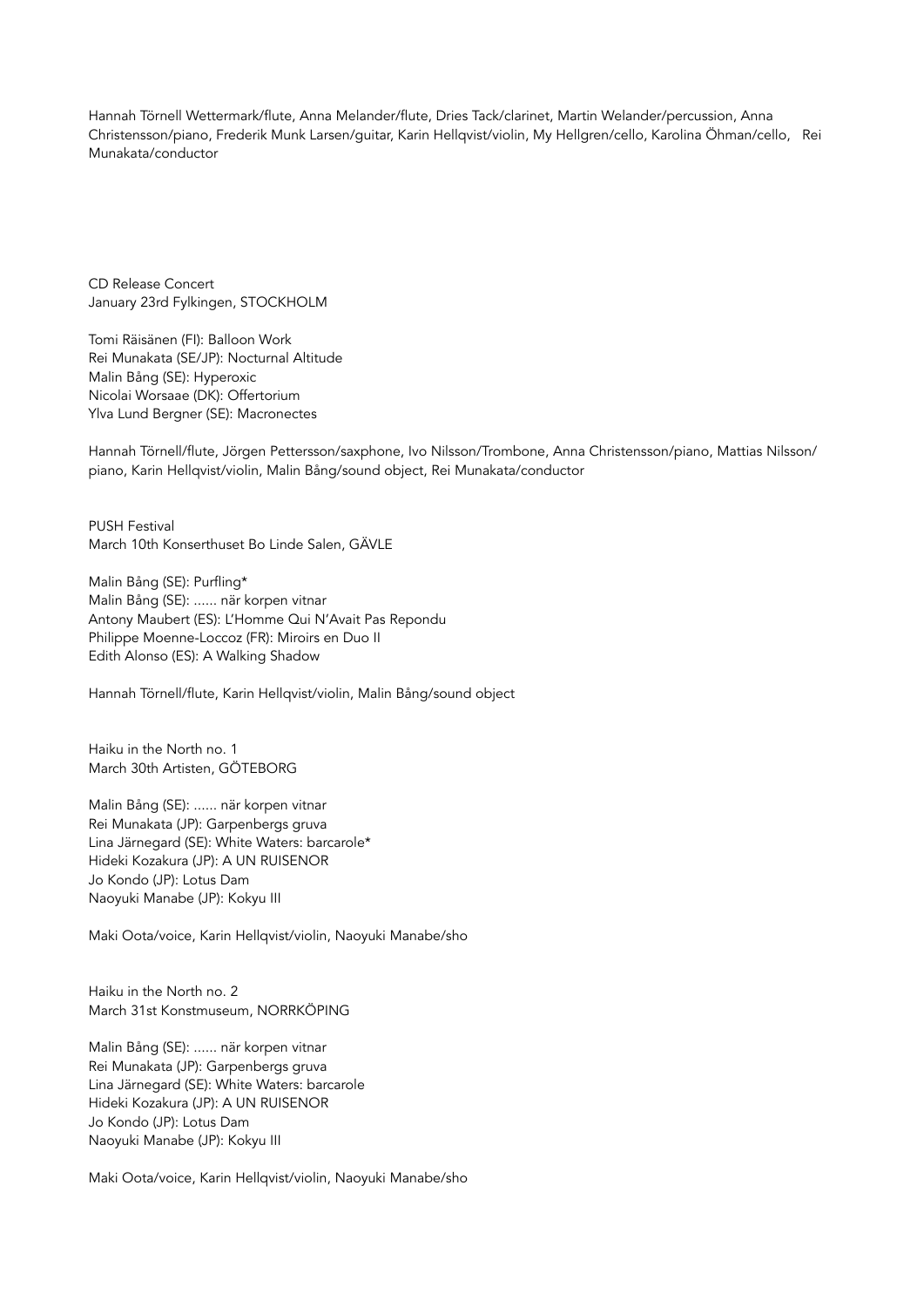Haiku in the North no. 3 April 1st Fylkingen, STOCKHOLM

Malin Bång (SE): ...... när korpen vitnar Rei Munakata (JP): Garpenbergs gruva Lina Järnegard (SE): White Waters: barcarole Hideki Kozakura (JP): A UN RUISENOR Jo Kondo (JP): Lotus Dam Naoyuki Manabe (JP): Kokyu III

Maki Oota/voice, Karin Hellqvist/violin, Naoyuki Manabe/sho

Borusan New Series Nordic Darkness and Light no. 2 April 13th Borusan, ISTANBUL

Rei Munakata (SE): Buckle in the Air Ørjan Matre (NO): Bellows/Billows Axel Rudebeck (SE): Piece Malin Bång (SE): Hyperoxic Bång/Jernberg/Munakata: December Splinters

Anna Melander/flute, Matias Bjørnstad Karlsen/saxphone, Frederik Munk Larsen/guitar, Karin Hellqvist/violin, Malin Bång/sound object, Rei Munakata/sound object

Druskomanija Festival May 17th VILNIUS

Malin Bång (SE): Hyperoxic Rei Munakata (SE/JP): Nocturnal Altitude Hanna Hartman (SE): Borderlines Darien Brito (US): From Other Moments\* Lorenzo Troiani (IT): Saturnalia\* Nick Omiccioli (US): Invisible Worlds Michiko Fukazawa (JP): Berceuse\*

Hannah Törnell/flute, Anna Christensson/piano, Karin Hellqvist/violin, Malin Bång/sound object

Festival Extension Nordic Darkness and Light no. 3 May 26th Theatre Dunois, PARIS

Rei Munakata (JP/SE): Shiomidai Dream Rei Munakata (JP/SE): Nocturnal Altitude Malin Bång (SE): Faces and Moon Splinters Malin Bång (SE): Hyperoxic Hanna Hartman (SE): Borderlines Christian W. Christensen (DK): Nachtmusik Nicolai Worsaae (DK): Gesang durch eine Mauer Vincent Carinola (FR): Nature morte\*

Anna Melander/flute, Anna Christensson/piano, Karin Hellqvist/violin, Karolina Öhman/cello, Malin Bång/sound object, Rei Munakata/conductor

Intersonanzen Festival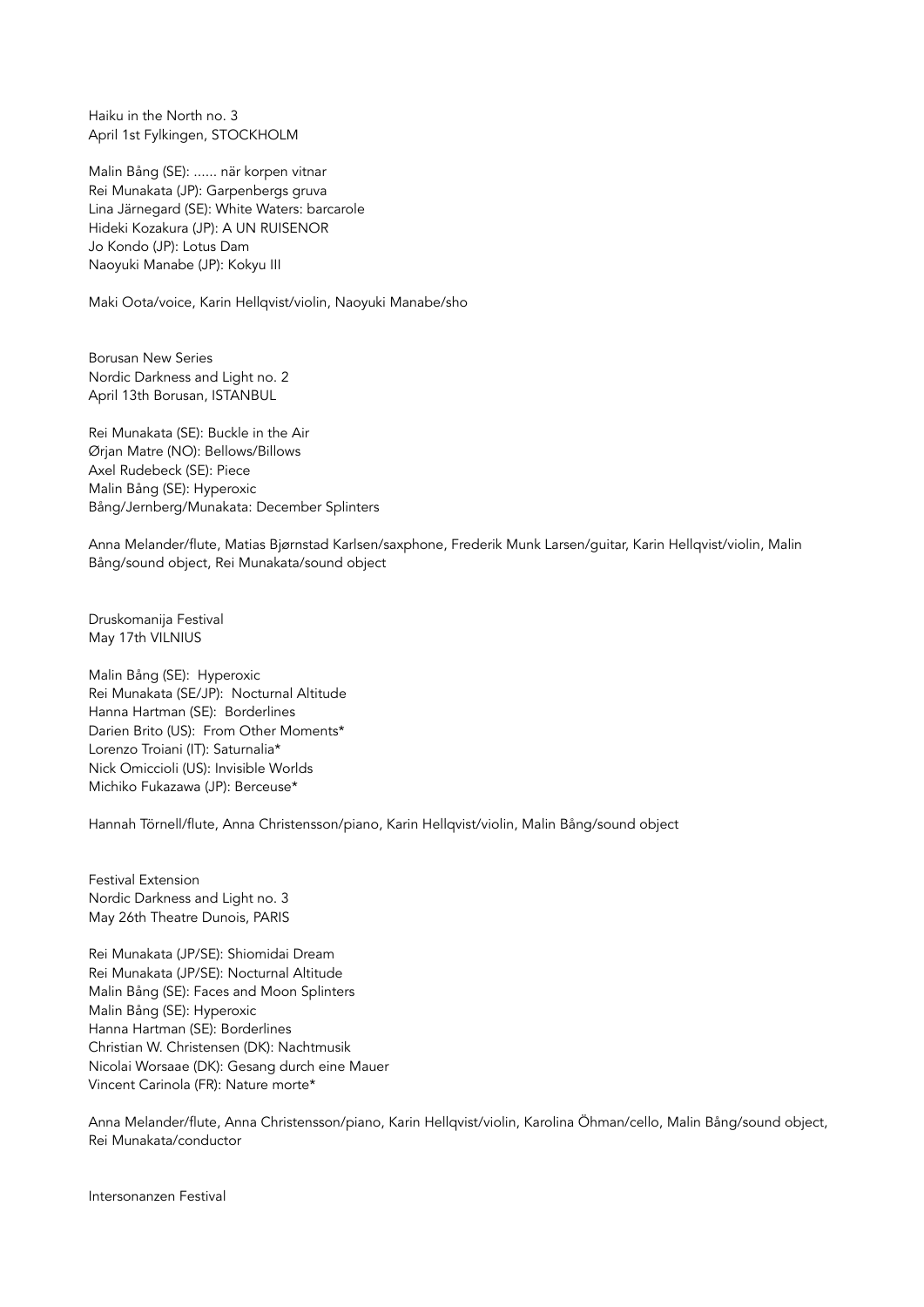## June 1st POTSDAM

Rei Munakata (JP/SE): Shiomidai Dream Malin Bång (SE): Hyperoxic Hanna Hartman (SE): Borderlines Gabrial Iranyl (DE): Quartet\* Alex Nowitz (DE): A Few Euphemisms\* Thomas Gerwin (DE): I...s We Love You\*

Hannah Törnell/flute, Anna Christensson/piano, Karin Hellqvist/violin, Karolina Öhman/cello, Malin Bång/sound object, Rei Munakata/dir

Darmstädter ferienkurse July 22nd Orangerie, DARMSTADT

Jeppe Just Christensen (DK): Movin' Ashley Fure (US): Soma\* Joakim Sandgren (SE): emptreintes digitales Mauricio Rodriguez (MX): Gotlhar Malin Bång (SE): Sophomore Structures of Molten Light\* Hanna Hartman (SE): Borderlines Rei Munakata (JP/SE): Buckle in the Air II\*

Anna Melander/flute, Dries Tack/clarinet, Anna Christensson/piano, Martin Strand/percussion, Martin Welander/ percussion, Frederik Munk Larsen/guitar, Karin Hellqvist/violin, My Hellgren/cello, Malin Bång/sound object, Rei Munakata/conductor

Darmstädter ferienkurse July 23nd Akademie für Tonkunst, DARMSTADT

Stephen Yip(CH): Silent Wind\* Camilo Mendez (UK): Cage-Richter\* SukJu Na (KR): Unstethit\*

Anna Melander/flute, Anna Christensson/piano, Martin Strand/percussion, Martin Welander/percussion, Frederik Munk Larsen/guitar, Karin Hellqvist/violin, My Hellgren/cello, Rei Munakata/conductor

Nordic Music Days October 10th Stora Salen, Musikaliska, STOCKHOLM

Malin Bång (SE): Turbid Motion André Chini (FR/SE): Enfin Pucelée par le poivre\* Fabian Svensson (SE): Toy Toccata

Hannah Törnell Wettermark/flute, Stefan Harg/clarinet, Anna Christensson/piano, Mikael NIlsson/percussion, Martin Welander/percussion, Pascal Jardry/guitar, Karin Hellqvist/violin, Karolina Öhman/cello, Rei Munakata/conductor

Nordic Darkness and Light no. 4 November 4th Utzon Center, AALBORG

Thuridor Jonsdottir (IS): Eyja\* Simon Løffler (DK): b\* Jenny Hettne (SE): While She Was Sleeping\* Malin Bång (SE): Alpha Waves Per Mårtensson (SE): Quartet Henrik Strindberg (SE): Lågmälda Göranden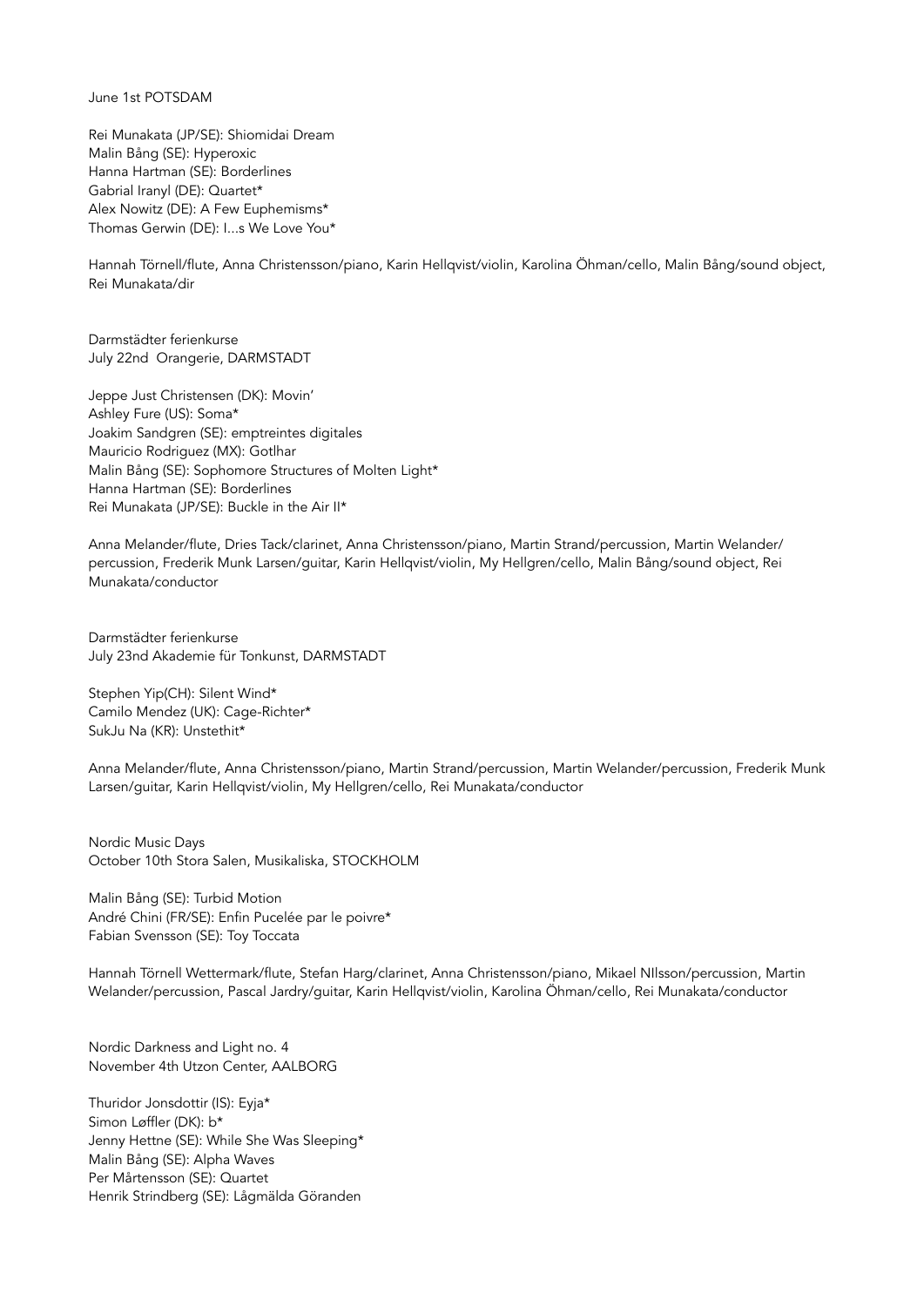Hannah Törnell Wettermark/flute, Anna Christensson/piano, Karin Hellqvist/violin, Karolina Öhman/cello, Rei Munakata/ conductor

2011

Härnösand February 21st Härnösands Folkhögskola, HÄRNÖSAND

Malin Bång (SE): När Korpen Vitnar Joakim Sandgren (SE): empreintes digitales Esaias Järnegard (SE): Nattarbet Hanna Hartman (SE): Borderlines

Richard Craig/flute, Pontus Langendorf/percussion, Karin Hellqvist/violin, Malin Bång/sound object

Estonian Music Days March 23rd Tallinn Teachers House, TALLINN

Malin Bång (SE): Revival in Relievo Malin Bång (SE): Turbid Motion Malin Bång (SE): Structures of Molten Light\* Tatjana Kozlova (EE): Horizontals Tatjana Kozlova (EE): Doors 2a Tatjana Kozlova (EE): Disintegration Chain\*

Richard Craig/flute, Dries Tack/clarinet, Martin Welander/percussion, Anna Christensson/piano, Mattias Nilsson/piano, Karin Hellqvist/violin, My Hellgren/cello, Malin Bång/sound object, Rei Munakata/conductor

Nordic Darkness and Light no. 1 October 16th Capitol, STOCKHOLM

Mauricio Rodriguez (MX): Gotlhar\* Arturo Fuentes (MX): Darksalmon\* Malin Bång (SE): Structures of Molten Light Tatjana Kozlova (EE): Disintegration Chain Helena Tulve (EE): Lumineux/opaque Christian W. Christensen (DK): Nachtmusik\*

Hannah Törnell/flute, Dries Tack/clarinet, Martin Strand/percussion, Anna Christensson/piano, Karin Hellqvist/violin, My Hellgren/cello, Malin Bång/sound object, Rei Munakata/conductor

Sound Scotland no. 1 October 27th Aden Country Park, MINTLAW

Tomi Räisänen (FI): Balloon Work\* Axel Rudebeck (SE): Piece\* Rei Munakata (SE): Buckle in the Air\* Ørjan Matre (NO): Bellows/Billows\*

Anna Melander/flute, Matias Bjørnstad Karlsen/saxphone, Frederik Munk Larsen/guitar, Karin Hellqvist/violin, Malin Bång/sound object, Rei Munakata/sound object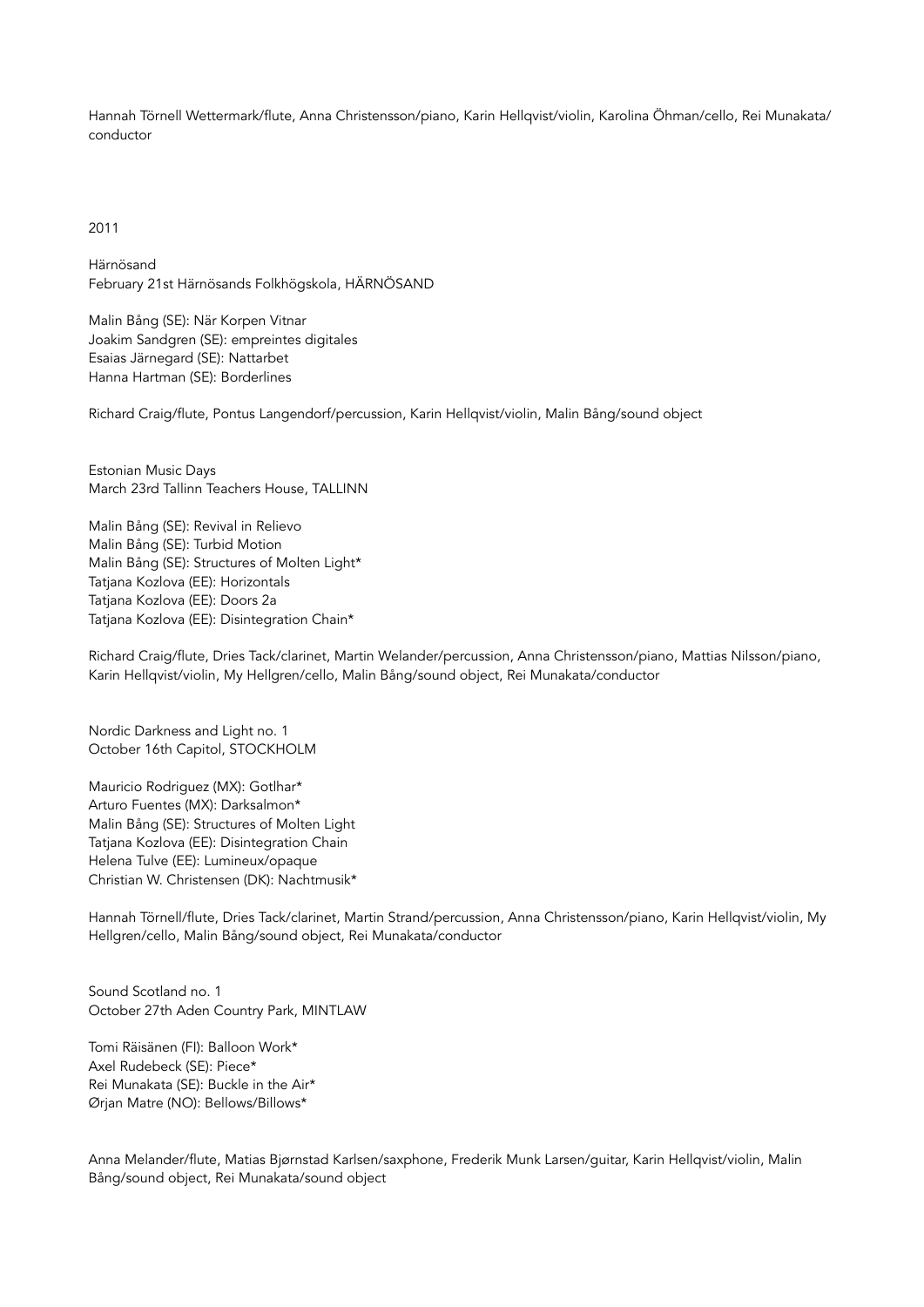Sound Scotland no. 2 October 27th University of Aberdeen, ABERDEEN Malin Bång and Rei Munakata give presentation to Music Research Seminar Series.

Sound Scotland no. 3 October 27th King's College Chapel, ABERDEEN

Sven Erik Bäck (SE): Flute piece Axel Rudebeck (SE): Piece Bent Sørensen (DK): Melancholy Dances Rei Munakata (SE): Buckle in the Air Ørjan Matre (NO): Bellows/Billows Malin Bång (SE): När Korpen Vitnar

Anna Melander/flute, Matias Bjørnstad Karlsen/saxphone, Frederik Munk Larsen/guitar, Karin Hellqvist/violin, Malin Bång/sound object, Rei Munakata/sound object

Sound Scotland no. 4 October 28th Salmon Bothy, PORTSOY

Tomi Räisänen (FI): Balloon Work Axel Rudebeck (SE): Piece Bent Sørensen (DK): Melancholy Dances Rei Munakata (SE): Buckle in the Air Ørjan Matre (NO): Bellows/Billows Malin Bång (SE): Hyperoxic\*

Richard Craig/flute, Anna Melander/flute, Matias Bjørnstad Karlsen/saxphone, Frederik Munk Larsen/guitar, Karin Hellqvist/violin, Malin Bång/sound object, Rei Munakata/sound object

Sound Scotland no. 5 October 29th Aberdeen Art Gallery

Tomi Räisänen (FI): Balloon Work Axel Rudebeck (SE): Piece Rei Munakata (SE): Buckle in the Air Ørjan Matre (NO): Bellows/Billows Henrik Strindberg (SE): The 5th String Malin Bång (SE): Hyperoxic

Richard Craig/flute, Anna Melander/flute, Matias Bjørnstad Karlsen/saxphone, Frederik Munk Larsen/guitar, Karin Hellqvist/violin, Malin Bång/sound object, Rei Munakata/sound object

Sound Scotland no. 6 October 29th Newton Dee Community, NEWTON

Tomi Räisänen (FI): Balloon Work Axel Rudebeck (SE): Piece Sven Erik Bäck (SE): Flute piece Bent Sørensen (DK): Melancholy Dances Rei Munakata (SE): Buckle in the Air Ørjan Matre (NO): Bellows/Billows

Anna Melander/flute, Matias Bjørnstad Karlsen/saxphone, Frederik Munk Larsen/guitar, Karin Hellqvist/violin, Malin Bång/sound object, Rei Munakata/sound object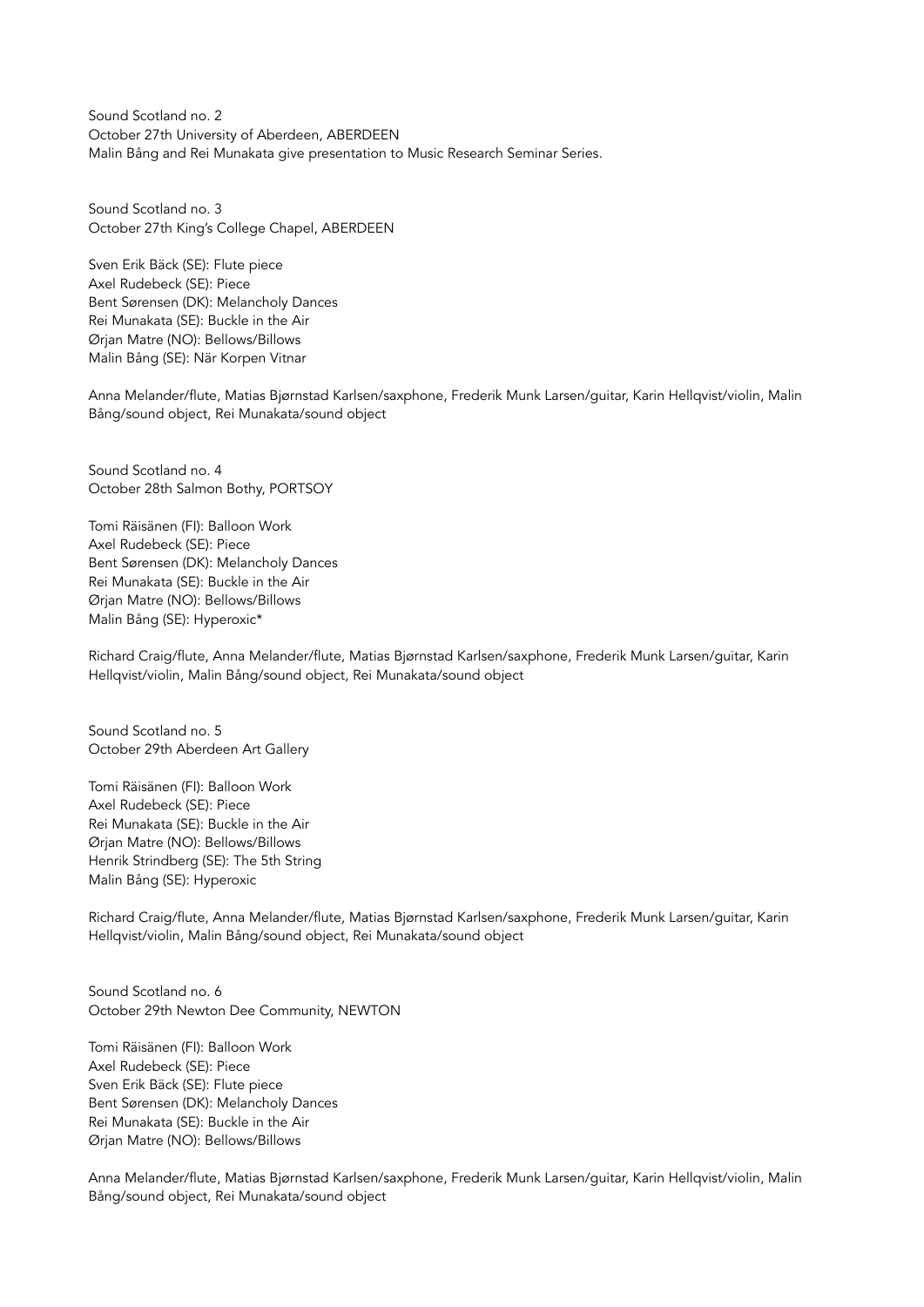## 2010

Stockholm Dream Sequence March 30th Cité Internationale des Arts, PARIS

Bång/Munakata/Jernberg: December Splinters Henrik Strindberg (SE): Lågmälda Göranden Malin Bång (SE): Alpha Waves Rei Munakata (SE/JP): The Mocking Maze Luciano Berio (IT): Sequenza VIII Rei Munakata (SE/JP): Shiomidai Dream

Richard Craig/fl, Anna Christensson/pno, Karin Hellqvist/vln, Adina Sabin/vlc, Malin Bång/composer/sound object, Rei Munakata/dir

OUTSIDE / \ INSIDE May 23rd Bandhagen Scen, STOCKHOLM

Malin Bång (SE): Perpetual Revival Malin Bång (SE): Spin Reaction\* Fabian Svensson (SE): Two Sides Fabian Svensson (SE): Grind Djuro Zivkovic (SB): Around the Candle Lights Tomi Räisänen (SE): Insiders Rei Munakata (SE/JP): Ukagami II

Hanna Gustafsson/fl, Martin Strand /perc, Mattias Nilsson/pno, Anna Christensson/pno, Karin Hellqvist/vln, Jonna Inge/ vla, Adina Sabin/vlc, Malin Bång/composer/sound object, Rei Munakata/dir, Krock/guitar quartet

Curious Runway - Nordic Tour 2010 no. 1 October 2nd Åhaga, BORÅS

Malin Bång (SE): Revival in Relievo Malin Bång (SE): Cancion Esquila Rei Munakata (SE/JP): Ukagami II Rune Glerup (DK): Dust Encapsulated #2 Stine Sørlie (NO): The Hidden Key

Richard Craig/fl, Jonas Viklund/kl, Martin Strand/perc, Anna Christensson/pno, Karin Hellqvist/vln, Adina Sabin/vlc, Malin Bång/composer/sound object, Rei Munakata/dir, Fredrik Olofsson/video

Curious Runway - Nordic Tour 2010 no. 2 October 3rd Artisten, GÖTEBORG

Malin Bång (SE): Revival in Relievo Malin Bång (SE): Cancion Esquila Rei Munakata (SE/JP): Ukagami II Rune Glerup (DK): Dust Encapsulated #2 Mette Nielsen (DK): Theory in Practice Stine Sørlie (NO): The Hidden Key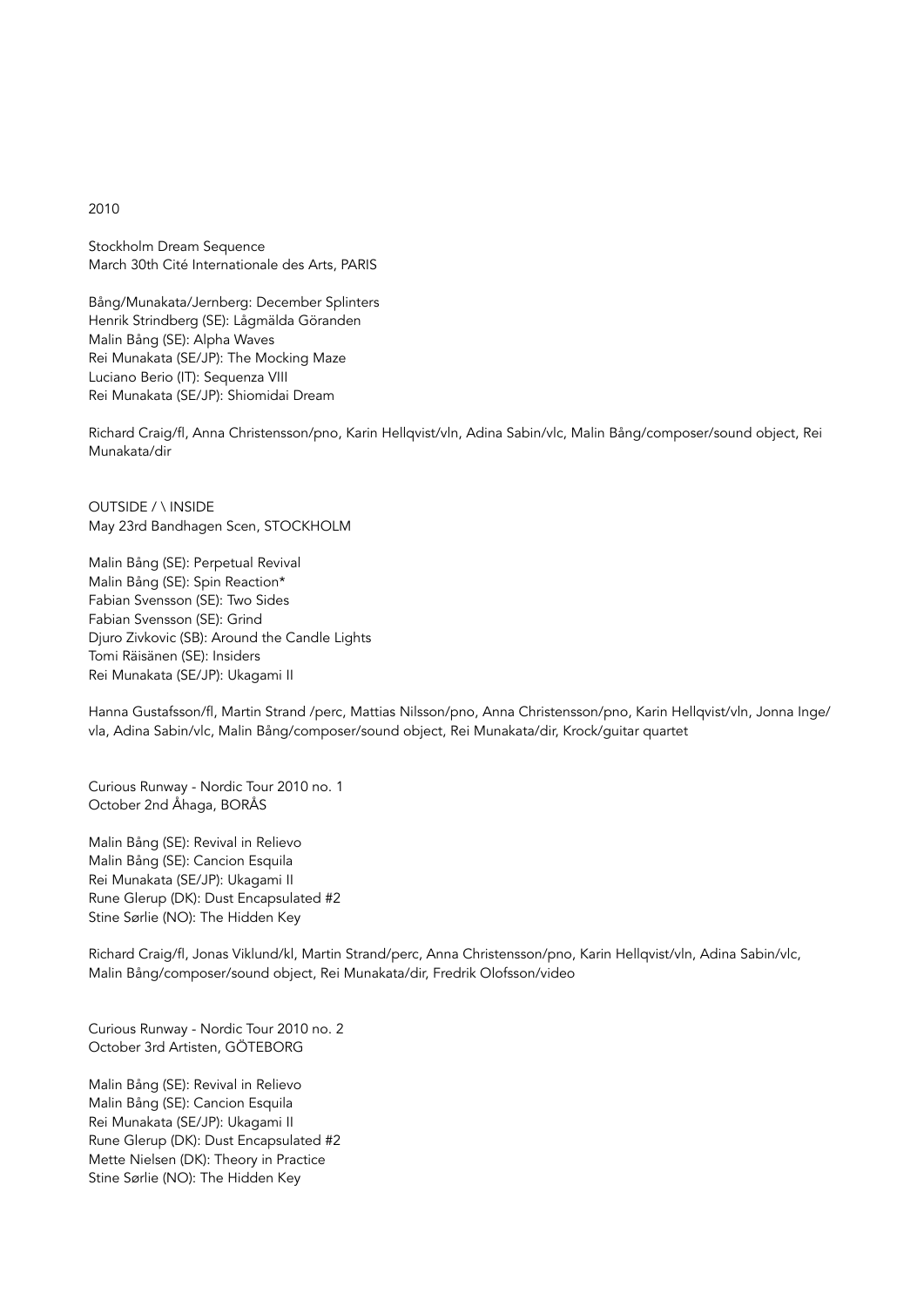Richard Craig/fl, Jonas Viklund/kl, Martin Strand/perc, Anna Christensson/pno, Karin Hellqvist/vln, Adina Sabin/vlc, Malin Bång/composer/sound object, Rei Munakata/dir, Fredrik Olofsson/video

Curious Runway - Nordic Tour 2010 no. 3 October 4th 19h30 Atriet, OSLO

Rei Munakata (SE/JP): Ukagami II Rune Glerup (DK): Dust Encapsulated #2 Mette Nielsen (DK): Theory in Practice Ville Raasakka (FI): Jitter Kaaja Saariaho (FI): Laconisme de L'aile Stine Sørlie (NO): The Hidden Key Eivind Buene (NO): City Silence

Richard Craig/fl, Jonas Viklund/kl, Anna Christensson/pno, Karin Hellqvist/vln, Adina Sabin/vlc, Malin Bång/composer/ sound object, Rei Munakata/dir, Fredrik Olofsson/video

Curious Runway - Nordic Tour 2010 no. 4 October 7th Det Jyske Musikkonservatorium, ÅLBORG

Malin Bång (SE): Revival in Relievo Malin Bång (SE): Cancion Esquila Rei Munakata (SE/JP): Shiomidai Dream Rune Glerup (DK): Dust Encapsulated #2 Mette Nielsen (DK): Theory in Practice Kaaja Saariaho (FI): Laconisme de L'aile Stine Sørlie (NO): The Hidden Key Eivind Buene (NO): City Silence

Richard Craig/fl, Jonas Viklund/kl, Martin Strand/perc, Anna Christensson/pno, Karin Hellqvist/vln, Adina Sabin/vlc, Malin Bång/composer/sound object, Rei Munakata/dir, Fredrik Olofsson/video

Curious Chamber Players debut CD recording November 2010 Nacka Aula, Stockholm

Malin Bång (SE): Turbid Motion Rei Munakata (SE/JP): Ukagami II Ylva Lund Bergner (SE/DK): Euphorbia\* Nicolai Worsaae (DK): Brutalized Beauty\* Christian Winther Christensen (DK): Andante con moto\* Jeppe Just Christensen (DK ): Ground Vol. 3

Yuri Hashimoto/fl, Jonas Viklund/kl, Martin Strand/perc, Anna Christensson/pno, Mattias Nilsson/pno, Pascal Jardry/ guit, Karin Hellqvist/vln, Jonna Inge/vla, Adina Sabin/vlc, Malin Bång/composer/sound object, Rei Munakata/dir

2009

Curious Time Change March 29th Bandhagen Scen, STOCKHOLM

John Cage (US): Variations III and VIII Henrik Strindberg (SE): Lågmälda Göranden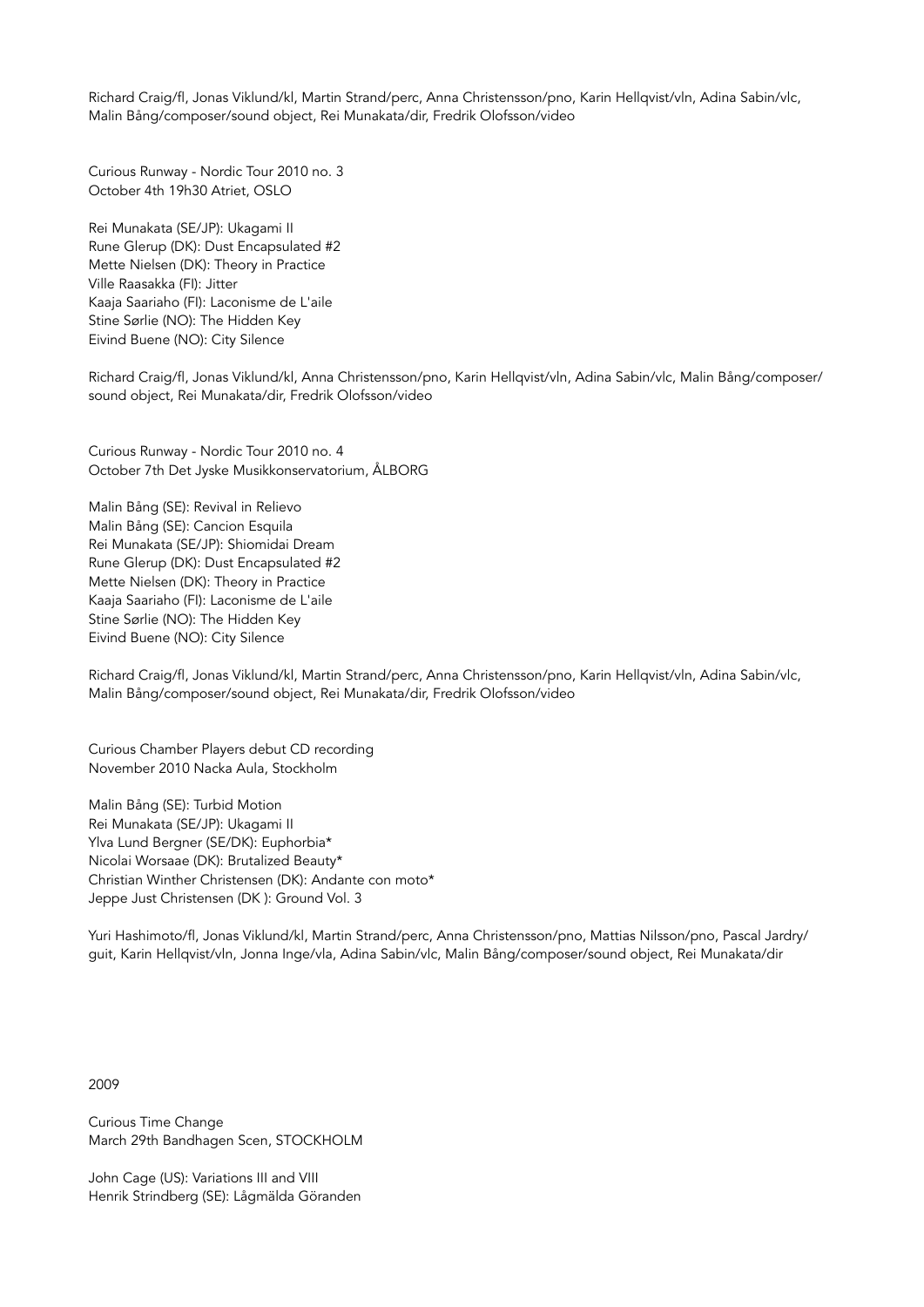Fredrick Gran (SE): Deed Ed Benett (UK): My Broken Machine Malin Bång (SE): Alpha Wave Jo Kondo (JP): Three Songs of the Elderberry Tree

Richard Craig/fl, Martin Strand/perc, Anna Christensson/pno, Mattias Nilsson/pno, Karin Hellqvist/vln, Adina Rydqvist/ vlc, Malin Bång/Sound object, Rei Munakata/dir

Rebecca Saunders Portrait Concert April 26th Capitol, STOCKHOLM

Rebecca Saunders (UK): Into the Blue Rebecca Saunders (UK): Quartet Rebecca Saunders (UK): The Underside of Green Rebecca Saunders (UK): Vermillion Rebecca Saunders (UK): Duo for violin and piano

Jonas Viklund/kl, Martin Kraft/fg, Martin Strand/perc, Anita Agnas/accord, Mårten Falk/Eguit, Anna Christensson/pno, Karin Hellqvist/vln, Adina Rydqvist/vlc, Staffan Sjöholm/cb, Rei Munakata/dir

CCP German Tour no. 1 June 18th Fylkingen, STOCKHOLM

Arne Sanders (DE): Im Gebirg Sebastian Elikowski Winkler (DE): Mich saugt die fremde Erde an Jonas Walfridsson (SE): Jag är ingens mor Malin Bång (SE): Revival in Relievo\* Rei Munakata (SE/JP): Cascading Lotus Sune Mattias Emanuelsson (SE): Her boyfriend's name was Jeff\*

Richard Craig/fl, Jonas Viklund/kl, Martin Strand/perc, Mattias Nilsson/pno, Anna Christensson/pno, Karin Hellqvist/vln, Adina Rydqvist/vlc, Malin Bång/composer/sound object, Rei Munakata/dir

CCP German Tour no. 2 June 29th Swedish Embassy, BERLIN

Arne Sanders (DE): Im Gebirg Sebastian Elikowski Winkler (DE): Mich saugt die fremde Erde an Jonas Walfridsson (SE): Jag är ingens mor Malin Bång (SE): Revival in Relievo Rei Munakata (SE/JP): Cascading Lotus

Richard Craig/fl, Jonas Viklund/kl, Martin Strand/perc, Mattias Nilsson/pno, Anna Christensson/pno, Karin Hellqvist/vln, Adina Rydqvist/vlc, Malin Bång/composer/sound object, Rei Munakata/dir

CCP German Tour no. 3 June 30th Franz-Ludwig Gymnasium, BAMBERG

Arne Sanders (DE): Im Gebirg Johannes X Schachtner (DE): Epitaph Jörn Arnecke (DE): Weisser Rauch Jonas Walfridsson (SE): Jag är ingens mor Malin Bång (SE): Revival in Relievo Rei Munakata (SE/JP): Cascading Lotus Sune Mattias Emanuelsson (SE): Her boyfriend's name was Jeff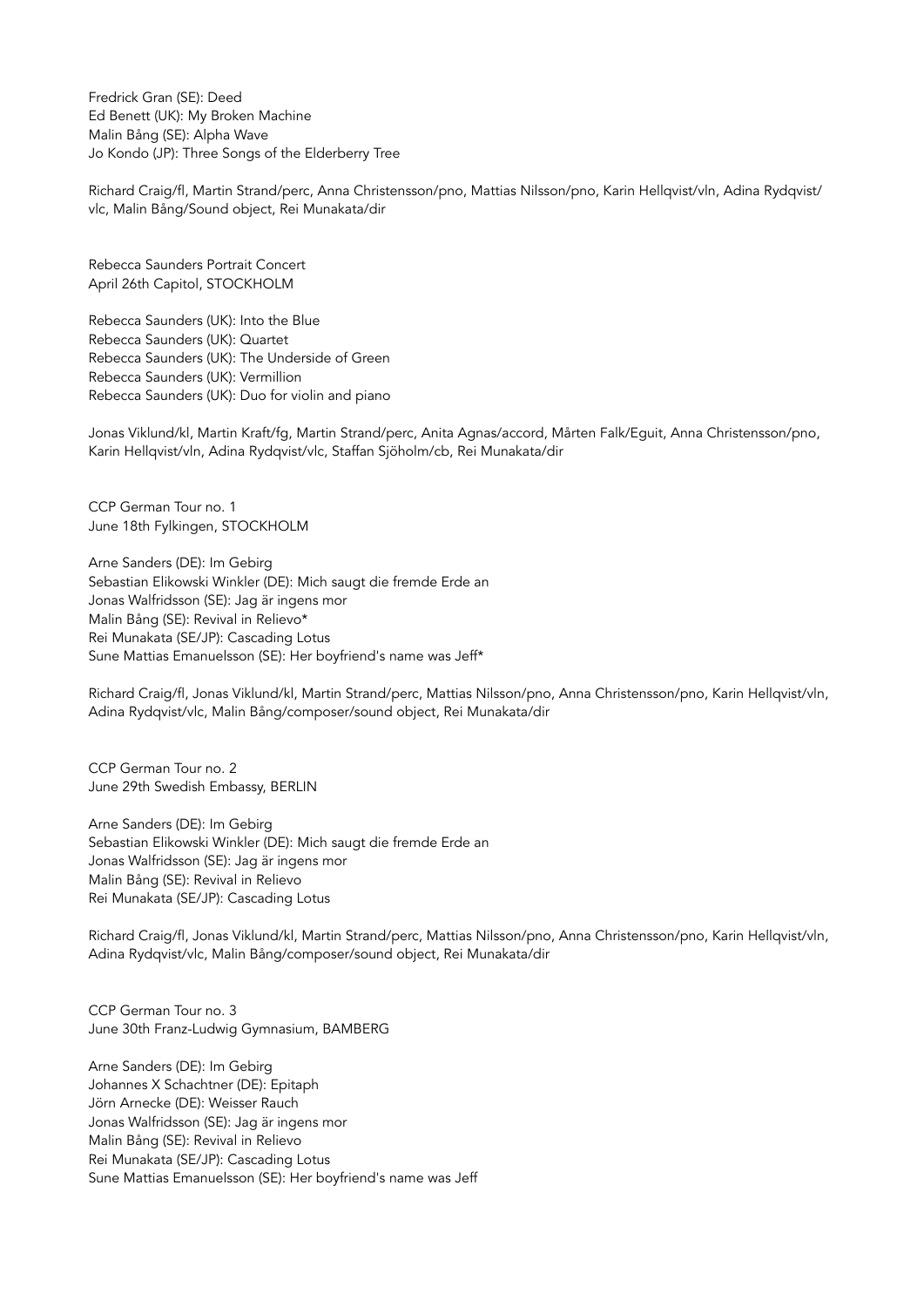Richard Craig/fl, Jonas Viklund/kl, Martin Strand/perc, Mattias Nilsson/pno, Anna Christensson/pno, Karin Hellqvist/vln, Adina Rydqvist/vlc, Malin Bång/composer/sound object, Rei Munakata/dir

Stockholm Dream Sequence October Atriet, OSLO

Malin Bång (SE): Alpha Waves Rebecca Saunders (UK): Duo Henrik Strindberg (SE): Lågmälda Göranden Nils Henrik Asheim (NO): Navigo Rei Munakata (SE/JP): Shiomidai Dream

Richard Craig/fl, Anna Christensson/pno, Karin Hellqvist/vln, Adina Rydqvist/vlc, Malin Bång/composer/sound object, Rei Munakata/dir

Swedish Ears Abroad October 30th Capitol, STOCKHOLM

Joakim Sandgren (SE/Paris): Empreintes Digitales\* Hanna Hartman (SE/Berlin): Borderline\* Mika Pelo (SE/San Francisco): Number Nine Dream\* Rei Munakata (JP/Stockholm): Silver Arrow into the Snow\* Malin Bång (SE): Faces and Moon Splinters

Richard Craig/fl, Jonatan Jonsson/kl, Martin Strand/perc, Anna Christensson/pno, Sofia Jernberg/sopr, Karin Hellqvist/ vln, Adina Rydqvist/vlc, Malin Bång/composer/sound object, Rei Munakata/dir, Jamie Fawkus/Technician

Birmingham - Frontier Series November 30th Birmingham Conservatoire Recital Hall, BIRMINGHAM

Sean Clancy (UK): I Got to Like Him and Thought it a Pity he had been Murdered\* Simon Cummings (UK): Blesi\* Edmund Hunt (UK): Völutal\* Carolina Noguera (UK/CO): My Lonely Cumbia\* Rebecca Saunders (UK): Duo for violin and piano Malin Bång (SE): Revival in Relievo

Richard Craig/fl, Beatrice Seyzeriat/kl, Martin Strand/perc, Anna Christensson/pno, Karin Hellqvist/vln, Adina Rydqvist/ vlc, Malin Bång/composer/sound object, Rei Munakata/dir

2008

Project Dialog no. 1 February 7th Gävle Teater, GÄVLE

Malin Bång (SE): The Curious Collection\* Malin Bång (SE): Newspaper Canon\* Terry Riley (US): In C Alvin Lucier (US): Silver Street Car for the Orchestra Tomas Hulenvik (SE): Rondo\* Rei Munakata (SE/JP): Ukagami

Malin Bång/composer, Sofi Sykfont/fl, Jonas Viklund/kl, Martin Welander/perc, Mattias Nilsson/pno, Sofia Johansson/ vln, Karin Hellqvist/vln, Adina Rydqvist/vlc, Rei Munakata/dir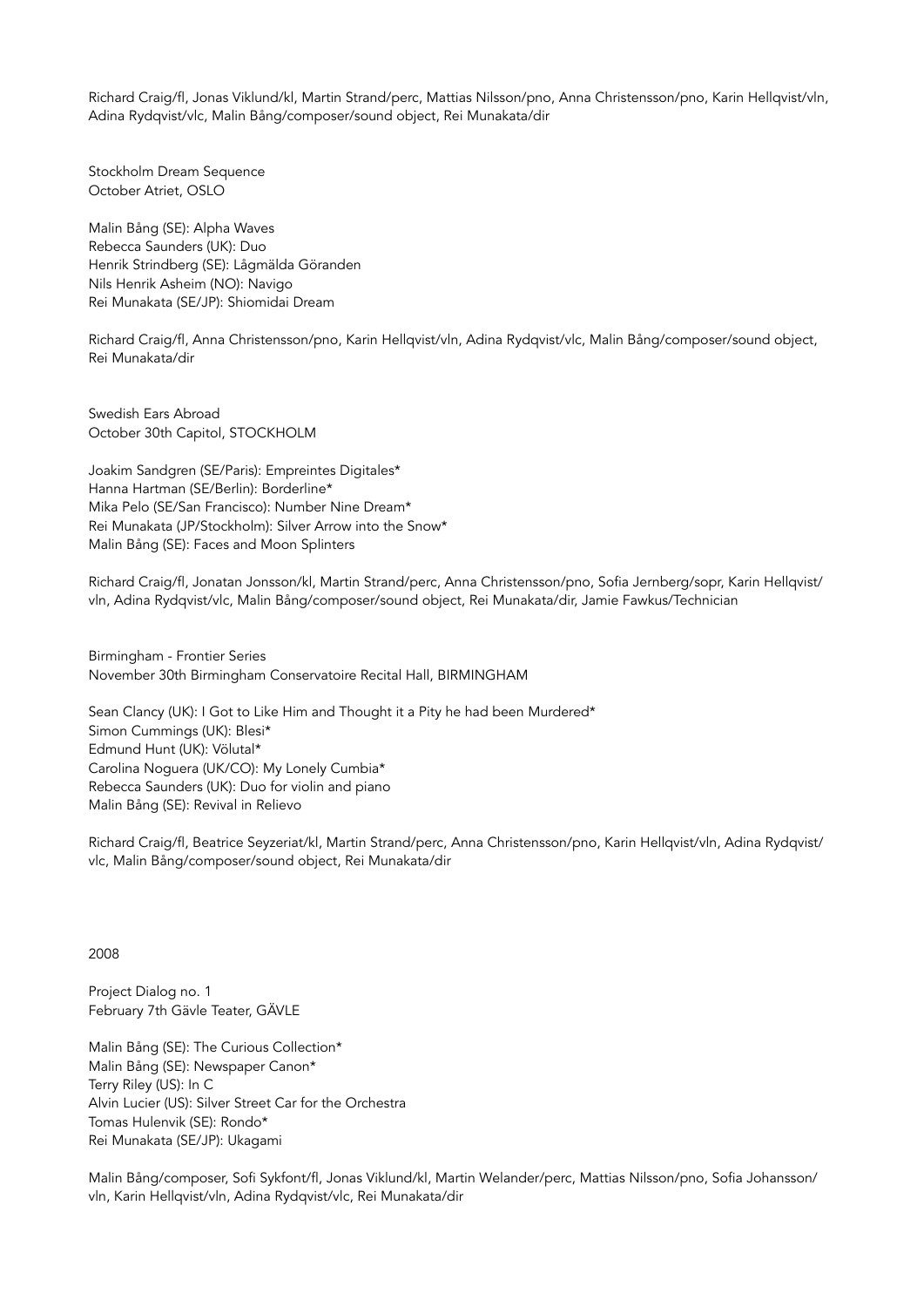Project Dialog no. 2 February 9th Capitol, STOCKHOLM

Malin Bång (SE): The Curious Collection Malin Bång (SE): Newspaper Canon Terry Riley (US): In C Alvin Lucier (US): Silver Street Car for the Orchestra Tomas Hulenvik (SE): Rondo Rei Munakata (SE/JP): Ukagami

Malin Bång/composer, Sofi Sykfont/fl, Jonas Viklund/kl, Martin Welander/perc, Mattias Nilsson/pno, Sofia Johansson/ vln, Karin Hellqvist/vln, Adina Rydqvist/vlc, Rei Munakata/dir

Curious Meditation March 15th Artisten, GÖTEBORG

Tomas Hulenvik (SE): Rondo Rei Munakata (SE/JP): Ukagami Jonas Klingborg (SE): I Huvudet på Jonas Klingborg\* Oliver Messiaen (FR): Catalogue d'oiseaux, book 2 no 4: Le traquet stapazin Brian Ferneyhough (UK): Unity Capsule Henrik Strindberg (SE): Lågmälda Göranden

Richard Craig/fl, Anna Christensson/pno, Karin Hellqvist/vln, Sofia Johansson/vln, Adina Rydqvist/vlc, Rei Munakata/dir

SPOR Festival May 9th - 10th Musikhuset, ÅRHUS Concerts all night!

Øyvind Torvund (NO): Tune Park Bång/Jernberg/Munakata: December Splinters Henrik Strindberg (SE): Lågmälda Göranden Axel Rudebeck (SE): Marken Lyste Malin Bång (SE): Cancion Esquirla Rei Munakata (SE/JP): Shiomidai Dream John Cage (US): Variation IV John Cage (US): Perpetual Tango Malin Bång (SE): Bakom Bortom

Hannah Eklund/fl, Karin Hellqvist/vln, Adina Rydqvist/vlc, Henrik Berg/pno, Rei Munakata/dir, Malin Bång/sound objects

5 Year Anniversary Concert! November 30th Capitol, STOCKHOLM

Pierre Boulez (FR): Derive I Malin Bång (SE): Perpetual Revival Malin Bång (SE): Polyphony of celebration Objects of Celebration Objects\* Hideki Kozakura (JP): Knapp Vorbei Esaias Järnegard (SE): Utmarker (2) Tristan Murail (FR): Estuaire (I Pres des rives, II Au melange des eaux) Pietris Vasks (LT): Dolcissimo ur Gramata Cellam Brian Ferneyhough (UK): Cassandra's Dream

Yuri Hashimoto/fl, Jonas Viklund/kl, Martin Strand/perc, Eva Sidén/pno, Karin Hellqvist/vln, Jonna Inge/vla, Adina Rydqvist/vlc, Malin Bång/sound objects, Rei Munakata/dir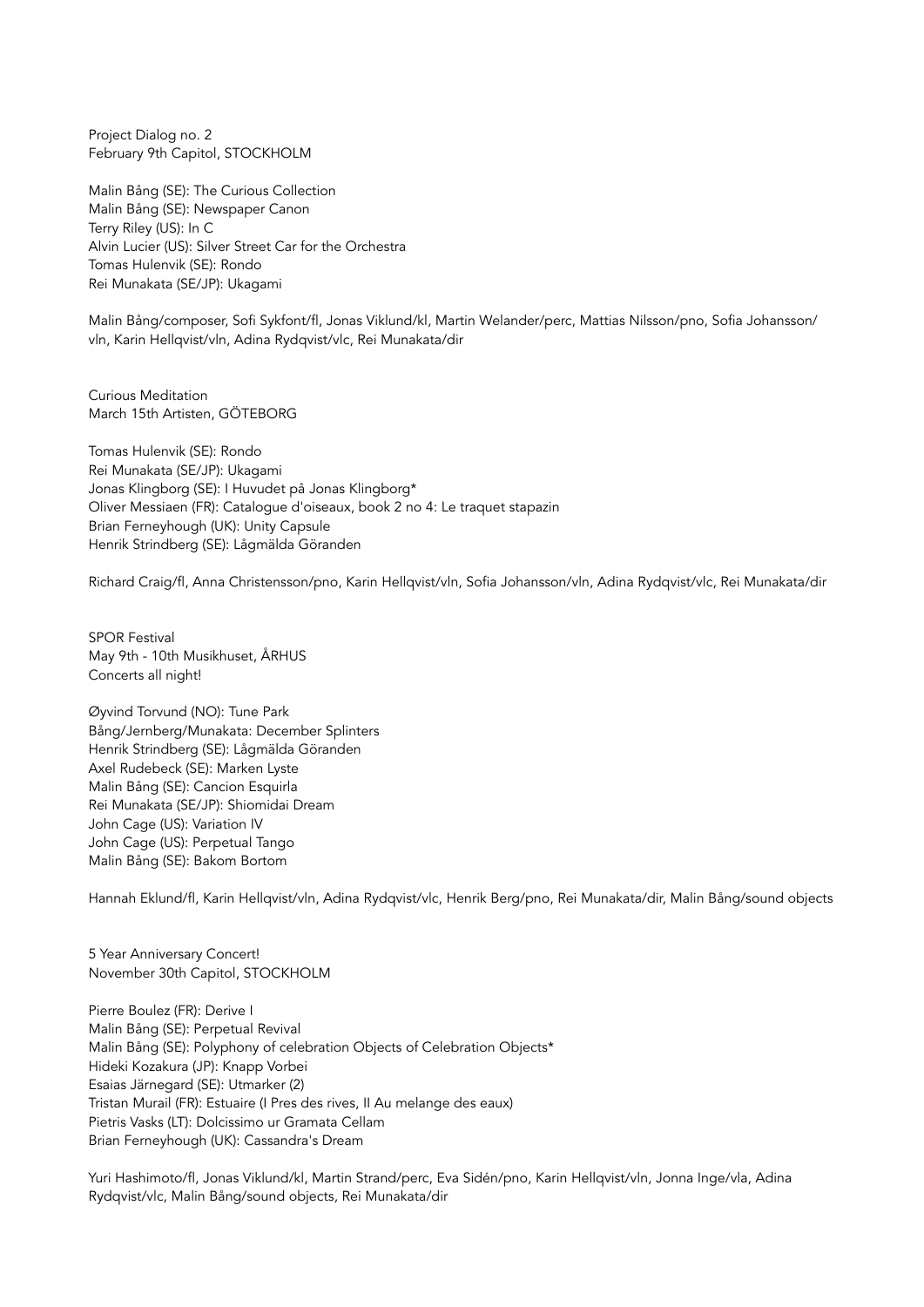## 2007

Sirén Festival March 15th Orgel Salen Artisten, GÖTEBORG

Improvisation based on John Cage's Lecture On Nothing from his book Silence Axel Rudebeck (SE): Marken Lyste Martin Skafte (SE): Återkomst\* Rei Munakata (SE/JP): Shiomidai Dream

Malin Bång/obj, Sara Eggelind/fl, Mattias Nilsson/pno, Karin Hellqvist/vln, Cecilia Linné/vlc, Rei Munakata/dir

CCP Nordic Tour 2007 no. 1 April 8th Fylkingen, STOCKHOLM

Malin Bång (SE): Graphic Cannon Claus Gahrn (DK): Surrounded Mika Hyytiäinen (FI): Traumegruppe\* Øyvind Torvund (NO): Tune Park Malin Bång (SE): Cansion Esquirla\* Rei Munakata (SE/JP): Epidemic Curiosity\* Nicolai Worsaae Rasmussen (DK): Fastbreaks\* Tomi Räisänen (FI): Broken Flower\* Rei Munakata (SE/JP): Shiomidai Dream

Malin Bång/obj/composer, Hannah Eklund/fl, Jonas Viklund/cl, Martin Strand/perc, Anna Christensson/pno, Karin Hellqvist/vln, Sofia Johansson/vln/vla, Emma Lindhamre/vlc, Rei Munakata/dir

CCP Nordic Tour 2007 no. 2 April 10th Sibelius Academy Chamber Music Hall, HELSINKI

Malin Bång (SE): Graphic Cannon Claus Gahrn (DK): Surrounded Mika Hyytiäinen (FI): Traumegruppe Øyvind Torvund (NO): Tune Park Malin Bång (SE): Cansion Esquirla Nicolai Worsaae Rasmussen (DK): Fastbreaks Tomi Räisänen (FI): Broken Flower Rei Munakata (SE/JP): Shiomidai Dream

Malin Bång/obj/composer, Hannah Eklund/fl, Jonas Viklund/cl, Martin Strand/perc, Anna Christensson/pno, Karin Hellqvist/vln, Sofia Johansson/vln/vla, Emma Lindhamre/vlc, Rei Munakata/dir

CCP Nordic Tour 2007 no. 3 April 11th Uddle Skole, OSLO

Malin Bång (SE): Graphic Cannon Mika Hyytiäinen (FI): Traumegruppe Øyvind Torvund (NO): Tune Park Malin Bång (SE): Cansion Esquirla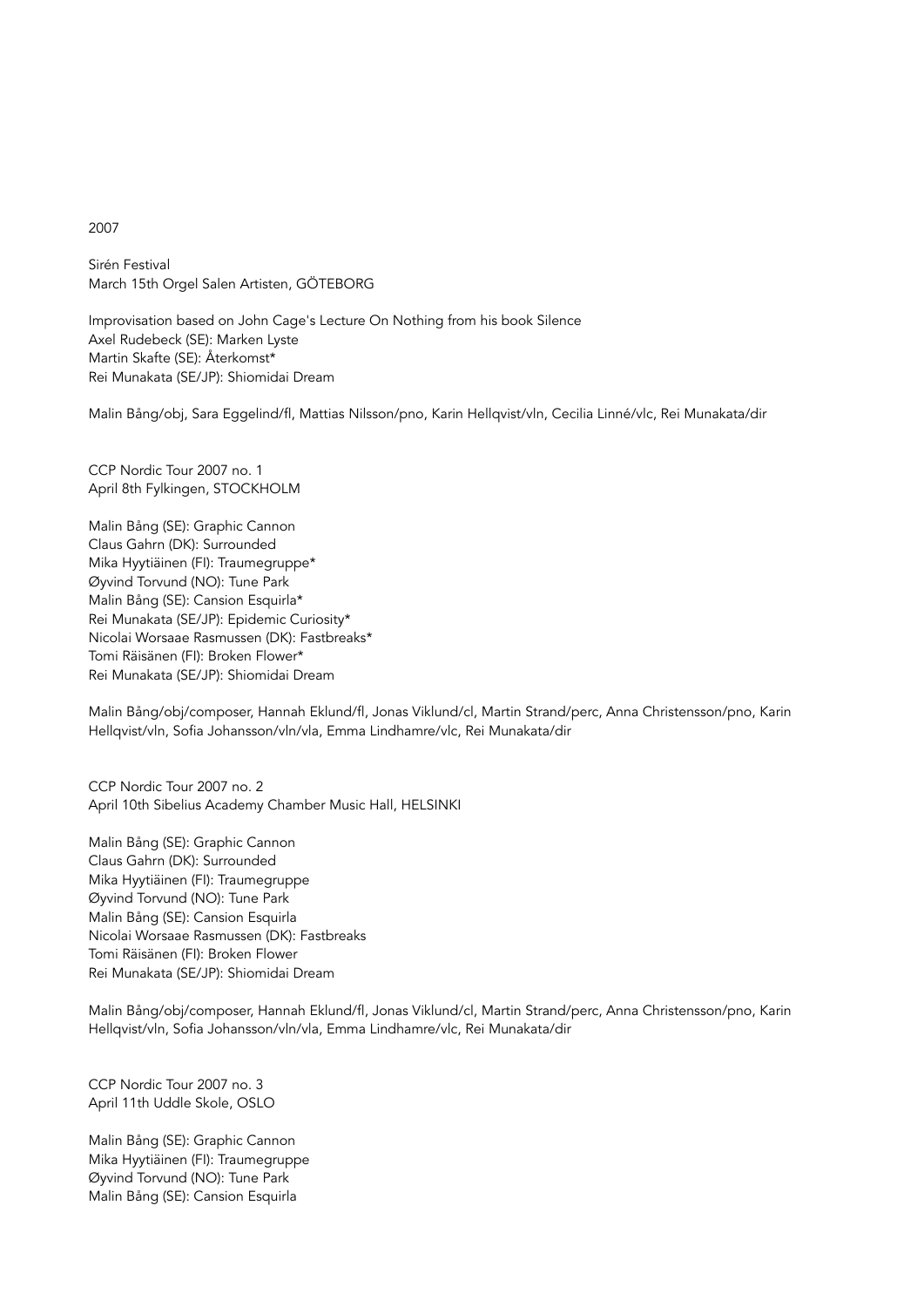Nicolai Worsaae Rasmussen (DK): Fastbreaks Tomi Räisänen (FI): Broken Flower Rei Munakata (SE/JP): Shiomidai Dream

Malin Bång/obj/composer, Hannah Eklund/fl, Jonas Viklund/cl, Martin Strand/perc, Anna Christensson/pno, Karin Hellqvist/vln, Sofia Johansson/vln/vla, Emma Lindhamre/vlc, Rei Munakata/dir

CCP Nordic Tour 2007 no. 4 April 13th Artisten, GÖTEBORG

Claus Gahrn (DK): Surrounded Mika Hyytiäinen (FI): Traumegruppe Øyvind Torvund (NO): Tune Park Malin Bång (SE): Cansion Esquirla Nicolai Worsaae Rasmussen (DK): Fastbreaks Tomi Räisänen (FI): Broken Flower

Malin Bång/obj/composer, Hannah Eklund/fl, Jonas Viklund/cl, Martin Strand/perc, Anna Christensson/pno, Karin Hellqvist/vln, Sofia Johansson/vln/vla, Emma Lindhamre/vlc, Rei Munakata/dir

CCP Nordic Tour 2007 no. 5 April 15th Malmö museet, MALMÖ

Malin Bång (SE): Graphic Cannon Claus Gahrn (DK): Surrounded Mika Hyytiäinen (FI): Traumegruppe Øyvind Torvund (NO): Tune Park Malin Bång (SE): Cansion Esquirla Nicolai Worsaae Rasmussen (DK): Fastbreaks Tomi Räisänen (FI): Broken Flower Rei Munakata (SE/JP): Shiomidai Dream

Malin Bång/obj/composer, Hannah Eklund/fl, Jonas Viklund/cl, Martin Strand/perc, Anna Christensson/pno, Karin Hellqvist/vln, Sofia Johansson/vln/vla, Emma Lindhamre/vlc, Rei Munakata/dir

CCP Nordic Tour 2007 no. 6 April 16th Plex Teater, KØBENHAVN

Malin Bång (SE): Graphic Cannon Claus Gahrn (DK): Surrounded Mika Hyytiäinen (FI): Traumegruppe Øyvind Torvund (NO): Tune Park Malin Bång (SE): Cansion Esquirla Rei Munakata (SE/JP): Epidemic Curiosity Nicolai Worsaae Rasmussen (DK): Fastbreaks Tomi Räisänen (FI): Broken Flower Rei Munakata (SE/JP): Shiomidai Dream

Malin Bång/obj/composer, Hannah Eklund/fl, Jonas Viklund/cl, Martin Strand/perc, Anna Christensson/pno, Karin Hellqvist/vln, Sofia Johansson/vln/vla, Emma Lindhamre/vlc, Rei Munakata/dir

Mind, Body, and Soul December 16th Fylkingen, STOCKHOLM

Improvisation: Sofia Jernberg, Emil Strandberg, and Per-Åke Holmlander Improvisation based on Faces and Moon Splinters by Malin Bång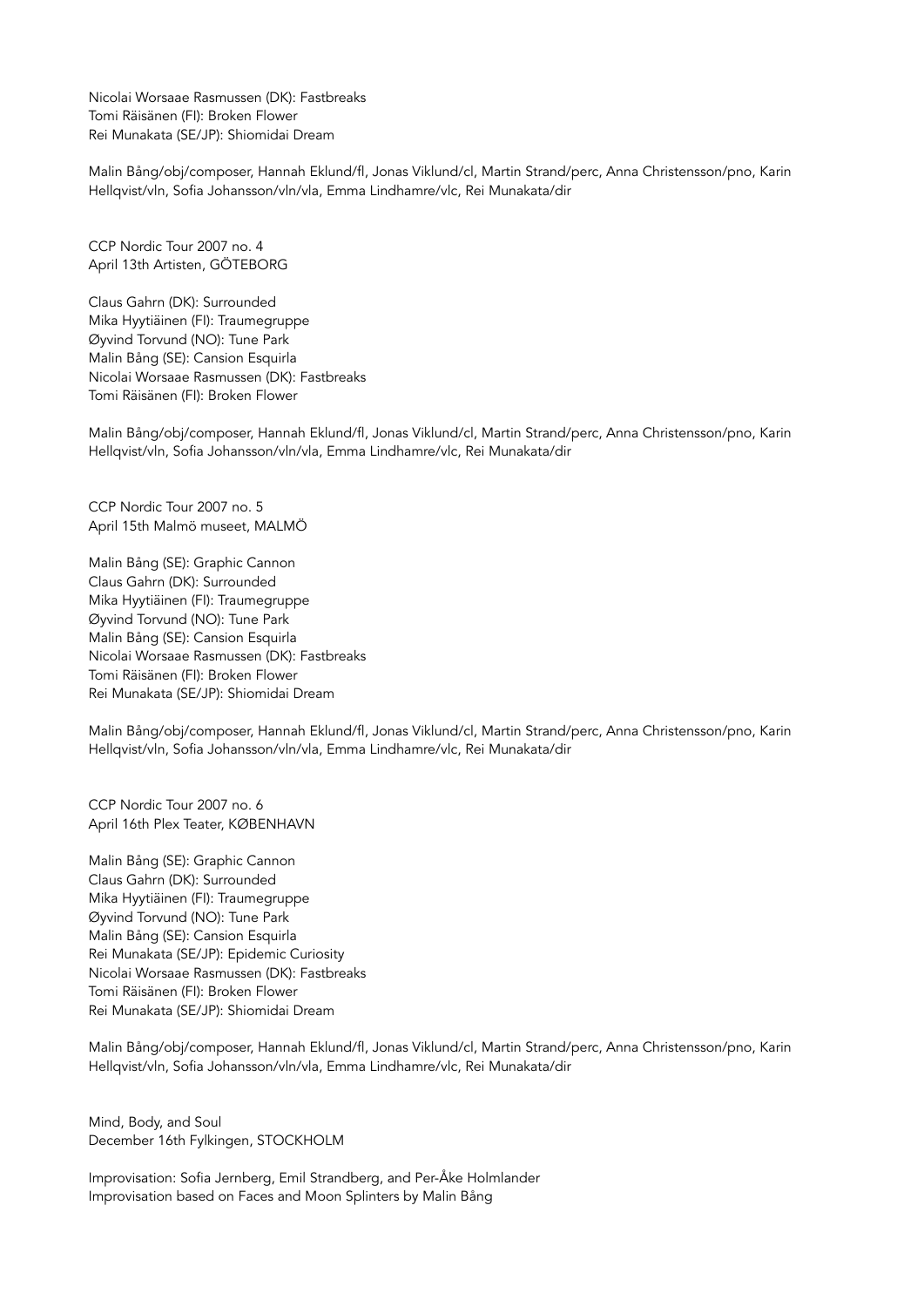Theatre experiment directed by Susanna Forsberg Robert Philips (US): Circumambulation Rei Munakata (SE/JP): Ukagami\* Jonas Asplund (SE): Partita Christian Winther Christensen (DK): Don't Look Back Malin Bång (SE): Cancion Esquila

Sofia Johansson/vln, Karin Hellqvist/vln, Rei Munakata/dir, Malin Bång/composer, Marcus Alexandersson/cl, Martin Strand/perc, Karin Gustavsson/fl, Jeff Green/trb, Adina Rydqvist/vlc, Cajsa Trepte/cemb, Anna Christensson/pno, Katarina Widel/recrd, Sofia Jernberg/vc, Emil Strandberg/trp, Per-Åke Holmlander/tuba, and Susanna Forsberg/director.

2006

Stockholm New Music February 24th, Nybrokajen 11, STOCKHOLM

Rebecca Saunders (UK): Chroma

Jonas Viklund/cl, Kristian Möller/cl, Karin Hellqvist/vln, Sofia Johansson/vln, Eirik Bernhard Steinsvik/trp, Hannah Eklund/music box, Rei Munakata/music box, Mattias Karlsson/cb, Staffan Sjöholm/cb, Mårten Falk/Eguit , Emma Lindhamre/vlc, Anna Christensson/pno, Martin Strand/perc, Tomas Lindberg/perc

The Sound of Cambridge May 13th Konstakademin, STOCKHOLM

Ciprian D. Ilie (UK): O Magiu a Matisse\* Jim O'Leary (UK): Music For A Spring Afternoon\* Andres Vidal (UK): The Fall of the Rebel Angels\* Sasha Siem (UK): Glass Flowers\* David A. T. Önaç (UK): Fantasia\* Jeremy Thurlow (UK): Man-Cockerel Meets the Donkey-Bird\*

Jonas Viklund/cl, Tomas Lindberg/perc, Mattias Nilsson/pno, Sofia Johansson/vln, Karin Hellqvist/vln, Adina Rydqvist/ vlc, Rei Munakata/dir

Secret Games June 9th Fylkingen, STOCKHOLM

Mansoor Hosseini (SE): Barock'n'roll\* Christopher Anthin (SE): Hemligheter\* Malin Bång (SE): Secret Jenga\* Rei Munakata (SE/JP): Shiomidai Dream John Cage: Four (mixed with Rei Munakata's tape piece Mountain Song) Luigi Nono (IT): "Hay que caminar" Soñando

Sanna Sundqvist/actor, Mina Lindbäck/actor, Malin Bång/obj/cemb, Rei Munakata/dir, Sofia Johansson/vln, Karin Hellqvist/vln, Adina Rydqvist/vlc, Marcus Alexandersson/cl, Mattias Nilsson/pno, Hanna Gustavsson/fl, Mårten Falk/guit, Mikael Gillefalk/guit

Alias New Music Festival December 15th Alias Teater, STOCKHOLM

Malin Bång (SE): Graphic Cannon B Tommy Andersson (SE): Impromtu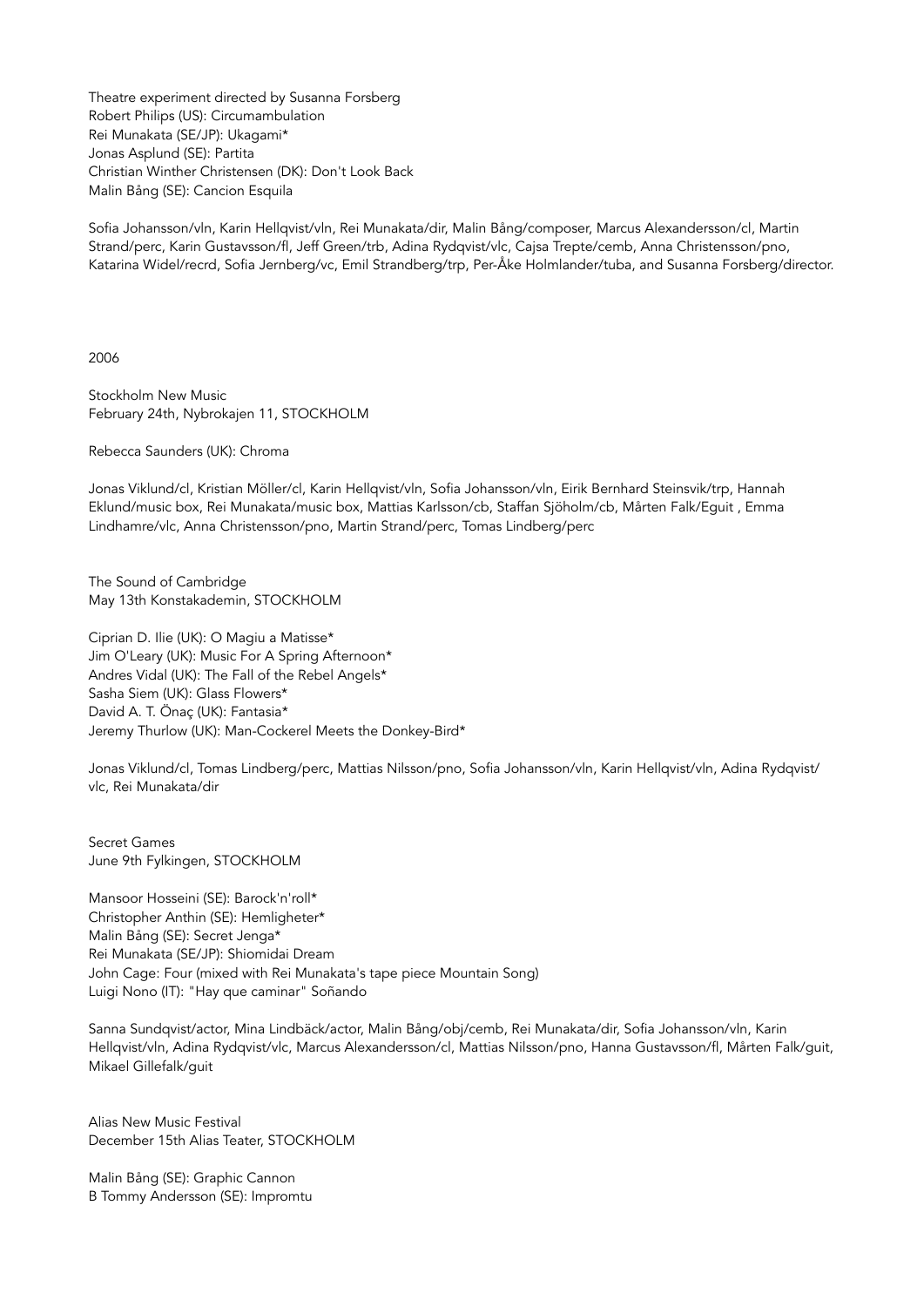Fausto Romitelli (IT): Seascape Axel Rudebeck (SE): Marken Lyste Per Nørgård (DK): I Ching Li Ying Wu (TW): Qiu Ylva Skog (SE): Fyra Sånger

Malin Bång/object, Hannah Eklund/fl, Jonas Viklund/cl, Karin Hellqvist/vln, Tomas Ringqvist/vla, Adina Rydqvist/vlc, Katarina Ekberg Trollhagen/cb, Anna Christensson/pno, Maria Ydreborg/pno, Martin Strand/perc, Rei Munakata/dir, Anna Petrini/Petzold Recorder, Maria Mayer/vc, Sean Kelly/reciter

## 2005

Curious Light March 6th Lilla Salen KMH, STOCKHOLM

Toru Takemitsu (JP): Rain Spell Rei Munakata (SE/JP): The Mocking Maze Tomi Räisänen (FI): Insiders Malin Bång (SE): Polyphony for Moving Objects\* Sami Klemola (FI): Divergence Terry Riley (US): In C

Malin Bång/obj, Hannah Eklund/fl, Eric Barsness/perc, Kristina Lend/vln, Sofia Johansson/vln, Adina Rydqvist/vlc, Lotta Jacobsson/hp, Jonas Viklund/cl, Rei Munakata/dir, Mattias Nilsson/pno, Anna Christensson/pno

Furious Life May 7th Fylkingen, STOCKHOLM

Malin Bång (SE): More Than A Hero version B\* Johan Samskog (SE): Al Cielo\* Rei Munakata (SE/JP): Harpsichord's Point of View Simon Steen Andersen (DK): Amid Magnus Bunnskog (SE): Tre Dikter Per Nørgård (DK): I Ching Ingvar Karkoff (SE): Guitar Concertino\* Malin Bång (SE): La Grande Vita Dei Fiori\* Nikola Resanovic (SB): alt.music.ballistix

Malin Bång/obj, Lotta Jacobsson/hp, Karolina Blixt/vc, Sofia Johansson/vln, Karin Hellqvist/vln, Jonas Viklund/cl, Mårten Falk/guit, Anna Christensson/pno, Adina Rydqvist/vlc, Martin Strand/perc, Emma Hammarström/vlc, Cajsa Hugosson/ cemb, Mattias Nilsson/pno, Maria Ydreborg/pno, Hannah Eklund/fl, Rei Munakata/dir

Konst i (g) musik October 30th Fylkingen, STOCKHOLM

Malin Bång (SE): Faces and Moon Splinter Panayotis Kokoras (GR): Frictions Fredrik Högberg (SE): Plast Musikk Rei Munakata (SE/JP): Shiomidai Dream\* Bo Linde (SE): Violin Duo + Mr Pony's Video Improvisation

Mr Pony (Simon Karinger)/video, Hannah Eklund/fl, Sofi Sykfont/fl, Jonas Viklund/cl, Maria Ydreborg/pno, Mattias Nilsson/pno, Sofia Johansson/vln, Karin Hellqvist/vln, Adina Rydqvist/vlc, Malin Bång/obj, Rei Munakata/dir, Janna Vettergren/vc, Karin Lekteus/fl.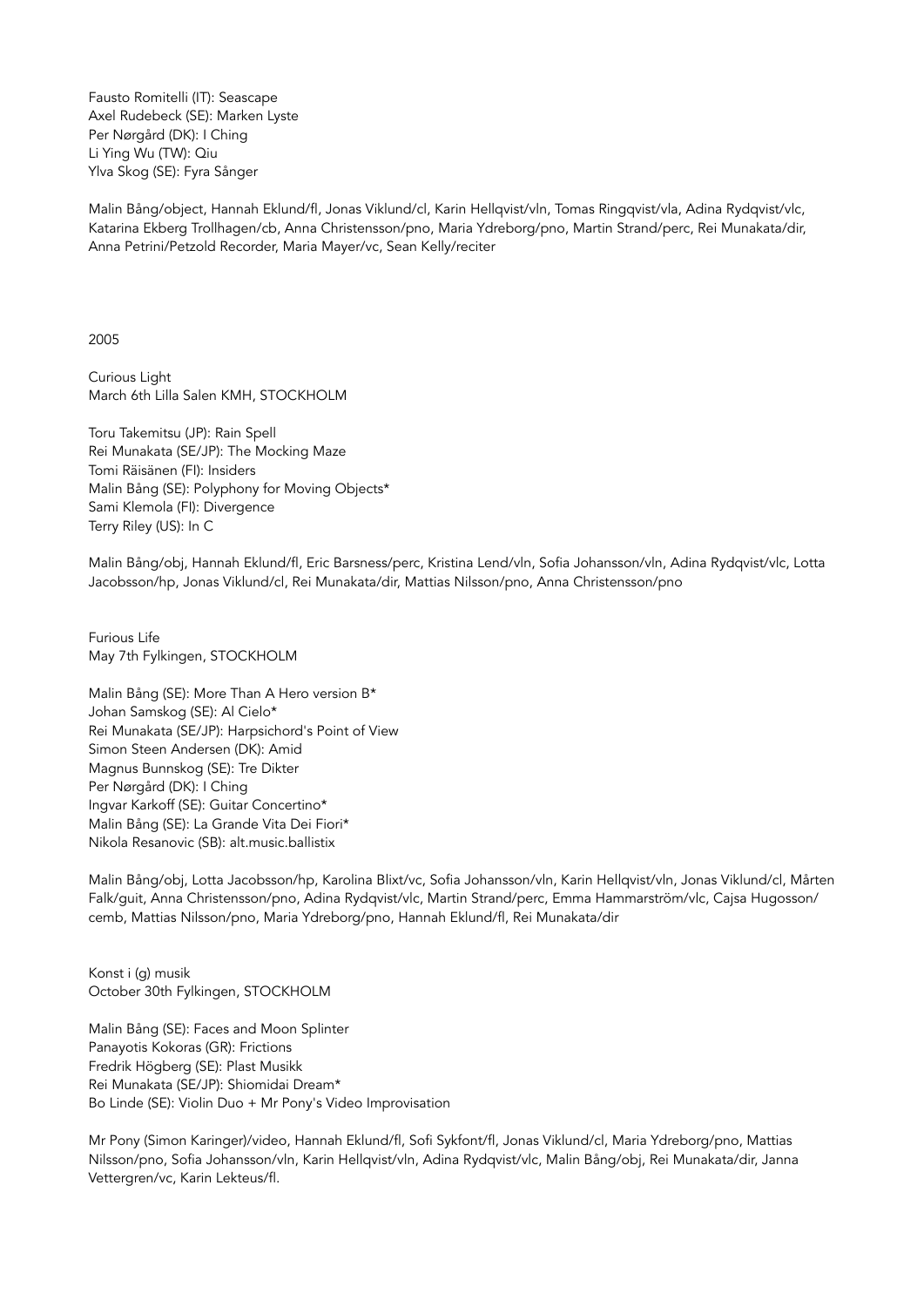2004

Var har du varit så länge? March 13th Historiska Museet, STOCKHOLM

Improvisation over John Cage: Lecture On Nothing Tebogo Monnakgotla (SE): Endings Hideki Kozakura (JP): Rhapsody (revised 2002) Rei Munakata (SE/JP): Unclosed Taxi Door\* Witold Lutoslawski (PO): Five Songs Rei Munakata (SE/JP): White Lily\* Malin Bång (SE): Nowaco\* Malin Bång (SE): ...När korpen vitnar

Malin Bång/obj, Sofi Sykfont/fl, Hanna Gustafsson/fl, Micaela Wüst/vc, Anna Wegrzyn/vc, Martin Strand/perc, Lotta Jacobsson/hp, Anna Christensson/pno, George Kentros/vln, Emma Hammarström/vlc, Rei Munakata/dir

10 rätters meny April 25th Dieselverkstaden, STOCKHOLM

Earle Brown (US): November 1952 Henrik Strindberg (SE): Lågmälda Göranden Dominic Muldowney (PO): In Paris With You Louis Andriessen (NL): Doppelspoor Malin Bång (SE): Graphic Canon Rei Munakata (SE/JP): White Lily Improvisation by Micaela Wüst: Wonderous Ideas About a Certain Place Malin Bång (SE): Sanguine Sand

Malin Bång/obj, Sofi Sykfont/fl, Micaela Wüst/vc, Martin Strand/perc, Lotta Jacobsson/hp, Anna Christensson/keyboard, Cajsa Hugosson/cemb, Maria Ydreborg/pno, Mattias Nilsson/pno, Kristina Lend/vln, Sofia Johansson/vln, Elisabet Maijgren/vla, Emma Hammarström/vlc, Rei Munakata/dir

Miserere - CD Recording Project June 18th - 21st SAMI Studio, STOCKHOLM

Axel Englund (SE): Miserere chamber version\*

Sofi Sykfont/fl, Martin Strand/perc, Maria Ydreborg/pno, Kristina Lend/vln, Malin Wikblad/vla, Emma Hammarström/vlc, Rei Munakata/dir.

UNM Festival 2004 August 17th Stora Salen KMH, STOCKHOLM

Malin Bång (SE): Graphic Cannon Lars Petter Hagen (NO): Passage Sami Klemola (FI): Divergence\* Nicolai Worsaae Rasmussen (DK): Figurine\*

Malin Bång/obj, Sofi Sykfont/fl, Carolina Grinnes/ob, Jonas Viklund/cl, Martin Strand/perc, Anna Christensson/pno, Lotta Virkunenn/vln, Sofia Johansson/vln, Eeva Maija Santala/vla, Emma Hammerström/vlc, Rei Munakata/dir

One Year Anniversary!!!